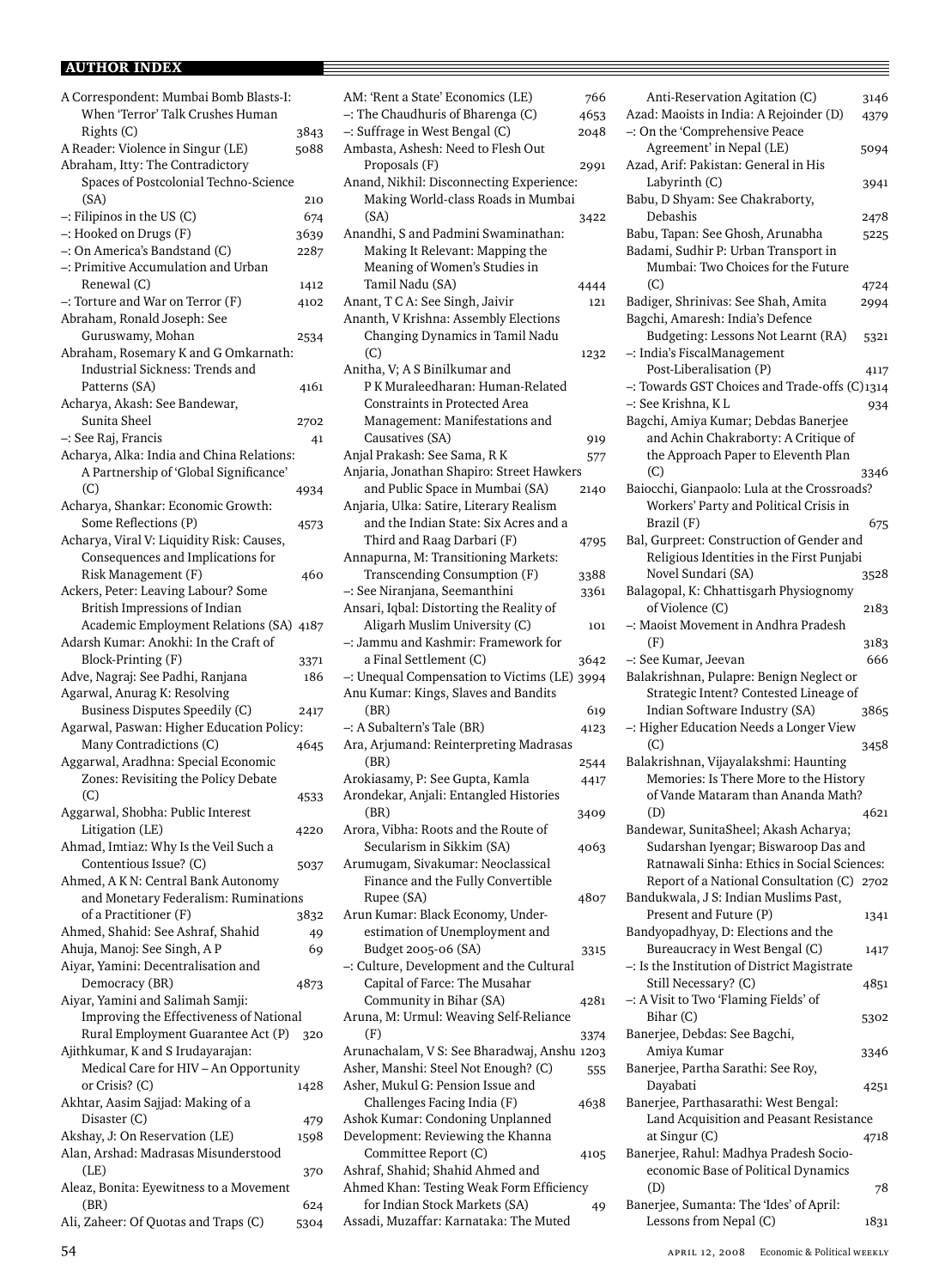| -: Assembly Polls 2006 Elections, Jatra Style,                                              |      |
|---------------------------------------------------------------------------------------------|------|
| in West Bengal (C)                                                                          | 864  |
| -: Beyond Naxalbari (F)                                                                     | 3159 |
| -: Hour of the Assassins (P)                                                                | 4329 |
| -: Of Criminals, Martyrs and Innocents (C) 5105                                             |      |
| -: Peasant Hares and Capitalist Hounds of<br>Singur (C)                                     | 5296 |
| -: Physician, Heal Thyself (C)                                                              | 2190 |
| -: Salvaging an Endangered Institution(C)3837                                               |      |
| Banerji, Arup: Notes on the Histories of                                                    |      |
| History in the Soviet Union (SA)                                                            | 826  |
| Banerji, Nivedita: See Vijay Shankar, P S                                                   | 1616 |
| Banik, Nilanjan: How Promising Is                                                           |      |
| BIMSTEC? (SA)                                                                               | 5264 |
| Barbora, Sanjay: Rethinking India's                                                         |      |
| Counter-insurgency Campaign in                                                              |      |
| North-East (SA)                                                                             | 3805 |
| Barua, Abheek: A Practitioner's<br>Perspective (F)                                          |      |
| Basu, Moushumi: Unorganised Labour                                                          | 1875 |
| Delhi's Twin Tragedies (C)                                                                  | 784  |
| Basu, Subho: See Haynes, Douglas                                                            | 2061 |
| Baviskar, B S: Milkman of India (BR)                                                        | 2455 |
| Baxi, Pratiksha: See Chakravarti, Uma                                                       | 934  |
| Baxi, Upendra: Adieu, Satyaranjan Sathe                                                     |      |
| (C)                                                                                         | 3356 |
| -: Satyaranjan Sathe (LE)                                                                   | 3736 |
| Beazley, Kim: Exclusion in Madhav                                                           |      |
| National Park: Is Policy Change Required?                                                   |      |
| (SA)                                                                                        | 4684 |
| Becker, Gabriela: 'Final Borders' and 'Security<br>Zones' in Palestine: Israeli Plans for a |      |
| Bantustan 'State' (C)                                                                       | 1237 |
| -: Nature of the Zionist Beast: Lebanon,                                                    |      |
| Palestine and Israel's Scorched Earth                                                       |      |
| Policy (C)                                                                                  | 3653 |
| Beckerlegge, Gwilym: Debating Reform in                                                     |      |
| Colonial India (BR)                                                                         | 407  |
| Bedamatta, Rajshree: See Chavan, Pallavi 4041                                               |      |
| Bedi, Jatinder S: Cross-Validation of                                                       |      |
| Production and Consumption Data of                                                          |      |
| Fruits and Vegetables (SA)<br>Bedi, Vikram: Indian Cricket as Synecdoche                    | 5345 |
| for Our Times (C)                                                                           | 2520 |
| Bell, Ruth Greenspan: See Narain,                                                           |      |
| Urvashi                                                                                     | 1584 |
| Ben-Ari, Eyal and Smita Tewari Jassal:                                                      |      |
| Listening for Echoes: Partition in Three                                                    |      |
| Contexts (F)                                                                                | 2213 |
| Berkemer, Georg and Margret Frenz: Colleges                                                 |      |
| and Kings: Higher Education under                                                           |      |
| Direct and Indirect Rule (SA)                                                               | 1261 |
| Bhaduri, Amit: The Politics of Sound Finance                                                |      |
| (F)<br>Bhandari, Laveesh and Mridusmita Bordoloi:                                           | 4569 |
| Income Differentials and Returns to                                                         |      |
| Education (SA)                                                                              | 3893 |
| Bhanumurthy, N R: Macroeconomic                                                             |      |
| Fundamentals and Exchange Rate                                                              |      |
| Dynamics in India: Some Survey                                                              |      |
| Results (F)                                                                                 | 1101 |
| Bharadwaj, Anshu; Rahul Tongia and                                                          |      |
| V S Arunachalam: Whither Nuclear                                                            |      |
| Power? (SA)                                                                                 | 1203 |
| Bhargava, Anurag: See Srinivasan, S                                                         | 5101 |
| Bhargavi, Abhinav Alakshendra: See<br>Chandavarkar, Anand                                   | 2506 |
|                                                                                             |      |

≣

| Bharwada, Charul: See Mahajan, Vinay                              | 313  |
|-------------------------------------------------------------------|------|
| Bhat, Ramesh and Nishant Jain:                                    |      |
| Analysis of Public and Private Healthcare                         |      |
| Expenditures (SA)                                                 | 57   |
| Bhatia, Bela and Jean Dreze: Employment                           |      |
| Guarantee in Jharkhand: Ground                                    |      |
| Realities (F)                                                     | 3198 |
| Bhatia, Bela: On Armed Resistance (F)                             | 3179 |
| Bhatia, M R: See Gorter, A                                        | 279  |
| Bhatt, Sonal: NET, Researchers and                                |      |
| Teachers (LE)                                                     | 3826 |
| Bhattacharjea, Aditya: Amending India's                           |      |
| Competition Act (C)                                               | 4314 |
| Bhattacharya, Dipankar: Trail Blazed by                           |      |
| Naxalbari Uprising (D)                                            | 5191 |
| Bhattacharya, Rabindra N: See Mitra,                              |      |
| Rajarshi                                                          | 3612 |
| Bhattacherjee, Debashish: See                                     |      |
| Parthasarathy, Aditya                                             | 4139 |
| Bhatty, Kiran: Employment Guarantee                               |      |
| and Child Rights (C)                                              | 1965 |
| Bhowmik, Sharit K: Making of a City (BR)                          | 3506 |
| Bhullar, A S and R S Sidhu: Integrated                            |      |
| Land and Water Use: A Case Study of                               |      |
| Punjab (SA)                                                       | 5353 |
| Bhushan, Prashant: Judicial Accountability                        |      |
| or Illusion? (C)                                                  | 4847 |
| Bidwai, Praful: Money Laundering in                               |      |
| Perspective (BR)                                                  | 330  |
| Bijarnia, Mahendra: See Ray, Sunil                                | 2375 |
| Bijoy, CR: Kerala's Plachimada Struggle:                          |      |
| A Narrative on Water and Governance                               |      |
| RightS(F)                                                         | 4332 |
| Bilgrami, Akeel: Occidentalism, the Very                          |      |
| Idea: An Essay on the Enlightenment                               |      |
| and Enchantment (SA)                                              | 3591 |
| Binilkumar, A S: See Anitha, V                                    | 919  |
| Birthal, P S: See Joshi, P K                                      | 2747 |
| Biswas, Joydeep: Indian Stock Market in                           |      |
| Comparison (C)                                                    | 1747 |
| Biswas, Nilanjana: On Funding and the                             |      |
| NGO Sector (C)                                                    | 4406 |
| Boillot, Jean-Joseph and Mathieu Labbouz:                         |      |
| India-China Trade: Lessons Learned                                |      |
| and Projections for 2015 (SA)                                     | 2893 |
| Bordoloi, Mridusmita: See Bhandari,                               |      |
| Laveesh                                                           | 3893 |
| Borooah, Vani Kant: Incumbency and                                |      |
| Parliamentary Elections in India: An                              |      |
| Analysis of the Congress Party's Electoral                        |      |
| Performance, 1962-1999 (SA)                                       |      |
| Bose, Ashish: Empowering Soliga Tribes:                           | 739  |
|                                                                   |      |
| 'Sudarshan Model' of Karnataka (C)                                | 564  |
| -: Falling Fertility and Rising Anaemia?                          |      |
| (C)                                                               | 3923 |
| -: Where Women Prevail: 2001 Census and                           |      |
| Female Heads of Households (C)                                    | 2192 |
| Bose, Prasenjit: Liberalisation with a                            |      |
|                                                                   | 2297 |
| Human Face: An Oxymoron (C)<br>Bose, Sarmila: Bangladesh Troubled |      |
| Future (BR)                                                       | 806  |
| Bose, Sukanya: Japanese Economic                                  |      |
| Recovery and the Macroeconomic                                    |      |
| Policy Mix (SA)                                                   | 3535 |
| Bredenkamp, Caryn: See Lee, Yi-Kyoung                             | 1193 |
| Brihmadesam, Vijay: See Krishna,                                  |      |

| Burman, B K Roy: Draft National Tribal                                           |             |
|----------------------------------------------------------------------------------|-------------|
| Policy of 2006: Creating                                                         |             |
| Consternation (C)                                                                | 3645        |
| Burton, Antoinette: A Life in the                                                |             |
| Limelight (BR)                                                                   | 4875        |
| Carcanholo, Marcelo Dias: Orthodox                                               |             |
| Economic Policies of the Lula<br>Administration (F)                              |             |
| Cariappa, Vivek: Bt Cotton (LE)                                                  | 679<br>4088 |
| Carvalho, Edzia: See de'Souza,                                                   |             |
| Peter Ronald                                                                     | 1574        |
| Chakrabarti, Anindita and Rama Joglekar:                                         |             |
| Determinants of Expenditure on                                                   |             |
| Education: An Empirical Analysis Using                                           |             |
| State Level Data (SA)                                                            | 1465        |
| Chakrabarti, Manali: See Chatterjee,                                             |             |
| Biswajit                                                                         | 904         |
| Chakrabarti, Pratik: Debates in                                                  |             |
| Public Health (BR)                                                               | 2457        |
| Chakrabarty, Bidisha and Pankaj K Jain:                                          |             |
| Are You Getting a Good Deal?                                                     |             |
| Overlooked Cost of Stock Trading (C)                                             | 4720        |
| Chakrabarty, Bidyut: Left Front's 2006                                           |             |
| Victory in West Bengal: Continuity                                               |             |
| or a Trendsetter? (SA)                                                           | 3521        |
| Chakrabarty, Chinmay: Crime and<br>Punishment (BR)                               |             |
| Chakrabarty, Tapas Kumar: RBI Autonomy                                           | 5119        |
| in Historical Perspective (LE)                                                   |             |
| Chakraborty, Achin: Bad Health at                                                | 534         |
| High Cost (BR)                                                                   | 481         |
| -: See Bagchi, Amiya Kumar                                                       | 3346        |
| Chakraborty, Chandrima: Ramdev and                                               |             |
| Somatic Nationalism: Embodying the                                               |             |
| Nation, Desiring the Global (C)                                                  | 387         |
| Chakraborty, Debashis; D Shyam Babu                                              |             |
| and Manashi Chakravorty: Atrocities                                              |             |
| on Dalits: What the District Level                                               |             |
| Data Say on Society-State Complicity                                             |             |
| (SA)                                                                             | 2478        |
| Chakraborty, Indrani: Capital Inflows                                            |             |
| during the Post-Liberalisation Period<br>(SA)                                    |             |
|                                                                                  |             |
|                                                                                  | 143         |
| Chakravarti, Anand: Nature of Peasant                                            |             |
| Nationalism (RA)                                                                 | 3302        |
| Chakravarti, Uma; Nirantar; Saheli Sama;                                         |             |
| Farah Naqvi and Pratiksha Baxi: Zahira                                           |             |
| Shaikh 'Victim' of Justice (LE)                                                  | 934         |
| Chakravartty, Paula: Who Speaks for the                                          |             |
| Governed? World Summit on Information                                            |             |
| Society, Civil Society and the Limits of<br>'Multistakeholderism' (SA)           | 250         |
| Chakravarty, Deepita: Growing Services in                                        |             |
| India: An Inter-Sectoral Analysis Based                                          |             |
| on State-Level Data (SA)                                                         | 3061        |
| Chakravarty, Sujoy and Sejal A Dand: Food                                        |             |
| Insecurity in Gujarat: A Study of Two                                            |             |
| Rural Populations (SA)                                                           | 2248        |
| Chakravorty, Manashi: See Chakraborty,                                           |             |
| Debashis                                                                         | 2478        |
| Champakalakshmi, R: A Simple,                                                    |             |
| Scientific Narrative (BR)                                                        | 1979        |
| Chand, Sherry: Manto's Open It: Engendering                                      |             |
| Partition Narratives (C)                                                         | 308         |
| Chandavarkar, Anand: Independent Federal<br>Reserve Bank of India: A Response to |             |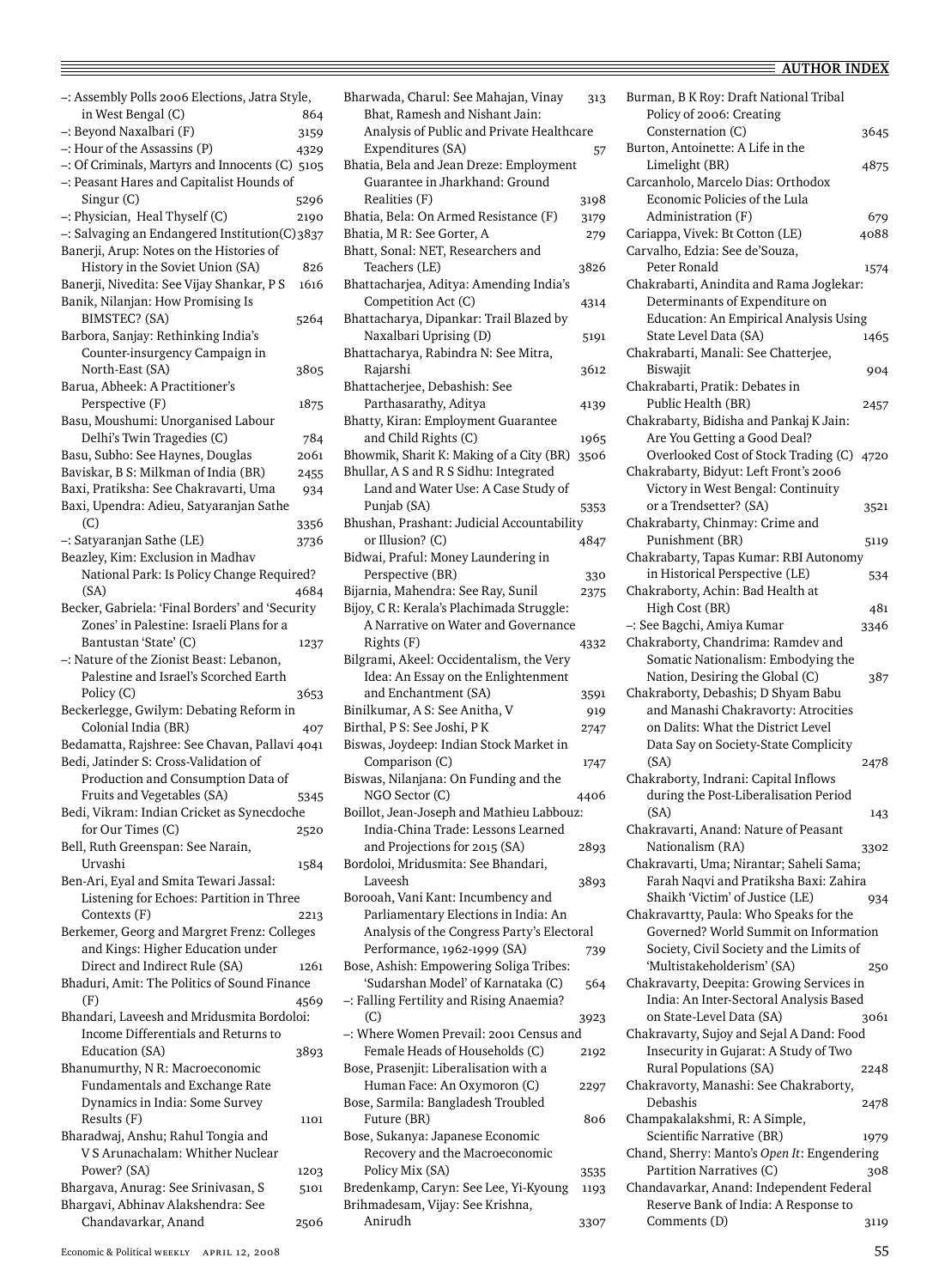| -: Myth of Laissez-faire in Colonial India                          |      |
|---------------------------------------------------------------------|------|
| (BR)                                                                | 3772 |
| -: The Untold Betrayal of Sindhi Hindus                             |      |
| (D)                                                                 |      |
|                                                                     | 4918 |
| Chandavarkar, Anand and I G Patel: India's                          |      |
| Elasticity of Demand for Gold (SA)                                  | 507  |
| Chandavarkar, Anand; M Ram Naveen;                                  |      |
| Arup Kumar Sen; Anagha Deodhar and                                  |      |
| Abhinav Alakshendra Bhargavi:                                       |      |
| Letters (24 June 2006) (LE)                                         | 2506 |
|                                                                     |      |
| Chandhoke, Neera: Three Myths about                                 |      |
| Reservations (C)                                                    | 2289 |
| -: See Priyadarshi, Praveen                                         | 811  |
| Chandra, Sudhir: Ambivalence of Social                              |      |
| Consciousness: Inter-Community                                      |      |
| Relations in Modern India (P)                                       |      |
|                                                                     | 397  |
| Chandran, D Suba: Rajouri: Seeds of a                               |      |
| Silent Revolution (C)                                               | 2979 |
| Chandrasekhar, C P; Jayati Ghosh and                                |      |
| Anamitra Roychowdhury: The                                          |      |
| 'Demographic Dividend' and Young                                    |      |
| India's Economic Future (SA)                                        |      |
|                                                                     | 5055 |
| Chandrasekhar, C P: Courting Risk: Policy                           |      |
| Manoeuvres on FII Inflows (F)                                       | 92   |
| –: See Pal, Parthapratim                                            | 975  |
| Chandrasekhar, C: See Mecklai, Jamal                                | 1878 |
| Chandrasekhar, S and Abhiroop                                       |      |
| Mukhopadhyay: Primary Education as a                                |      |
|                                                                     |      |
| Fundamental Right: Cost Implications                                |      |
| (SA)                                                                | 3797 |
| Chang, Ha-Joon: Policy Space in Historical                          |      |
| Perspective with Special Reference to                               |      |
| Trade and Industrial Policies (SA)                                  | 627  |
| Chari, Anurekha: Guaranteed Employment                              |      |
|                                                                     |      |
| and Gender Construction: Women's                                    |      |
| Mobilisation in Maharashtra (F)                                     | 5141 |
| Chari, Sharad: Ritual and Urbanism (BR) 3508                        |      |
| Chathukulam, Jos and K Gireesan: NREGA:                             |      |
| Absence of Ownership (LE)                                           | 3338 |
| Chatterjee, Biswajit and Manali Chakrabarti:                        |      |
| Business Conduct in Late Colonial India:                            |      |
|                                                                     |      |
| European Business in Kanpur 1900-1939                               |      |
| (SA)                                                                | 904  |
| Chatterjee, Jaideep: Notions of Modernity                           |      |
| (BR)                                                                | 4583 |
| Chatterjee, Mirai: Decentralised Childcare                          |      |
|                                                                     |      |
| Services: The SEWA Experience (F)                                   | 3660 |
| Chatterji, Joya: Inadequate Analysis (BR) 4037                      |      |
| Chattopadhyay, Kunal: In Defence of                                 |      |
| Secularism (BR)                                                     | 405  |
| Chattopadhyay, Soumyadip: Municipal                                 |      |
| Bond Market for Financing Urban                                     |      |
|                                                                     |      |
| Infrastructure (SA)                                                 | 2787 |
| Chattopadhyay, Suhas: A Rejoinder to                                |      |
| 'Rent-a-Womb Economics' (D)                                         | 526  |
| Chaudhuri, Kausik and Susmita Roy: Do                               |      |
| Parents Spread Educational Expenditure                              |      |
|                                                                     |      |
| Evenly across the Two Genders? Evidence                             |      |
| from Two North Indian States (SA)                                   | 5276 |
| Chaudhuri, Rosinka: Why Does Literature                             |      |
| Matter? (BR)                                                        | 893  |
| Chauhan, Malavika: Contending Water Uses.                           |      |
| Biodiversity vs Irrigation: Case of Keoladeo                        |      |
|                                                                     |      |
|                                                                     |      |
| National Park (F)                                                   | 575  |
| Chavan, Pallavi and Rajshree Bedamatta:                             |      |
| Trends in Agricultural Wages in India:<br>1964-65 to 1999-2000 (SA) |      |

| Chen, Martha; Joann Vanek and James                                                  |      |
|--------------------------------------------------------------------------------------|------|
| Heintz: Informality, Gender and                                                      |      |
| Poverty: A Global Picture (SA)                                                       | 2131 |
| Chetan Kumar: Whither 'Community-Based'                                              |      |
| Conservation? (P)                                                                    | 5313 |
| Choudhary, Ashok and D Thankappan:                                                   |      |
| Dr Vinayan (LE)                                                                      | 3742 |
| Choudhury, Amit: Revisiting Dropouts:                                                |      |
| Old Issues, Fresh Perspectives (SA)                                                  | 5257 |
| Chowdary, TH: Rural Tele-density (C)                                                 | 393  |
| Chowdhary, Harnita: Outcome Budgeting:                                               |      |
| Moving beyond Rhetoric? (C)                                                          | 2515 |
| Chowdhary, Rekha and V Nagendra Rao:                                                 |      |
| Jammu and Kashmir Changed Political                                                  |      |
| Scenario (C)                                                                         | 1963 |
| Chowdhury, Nupur: Regulatory Supervision                                             |      |
| of Emerging Technologies: A Case for                                                 |      |
| Nanotechnology in India (C)                                                          | 4730 |
| Chowdhury, Vinod: Media Covering                                                     |      |
| Parliament (LE)                                                                      | 4920 |
| Clearing Corporation of India Limited:                                               |      |
| Financial Inclusion in a Deregulated                                                 |      |
|                                                                                      |      |
| Regime (MMR)                                                                         | 1940 |
| -: Money and Forex Market Developments:                                              |      |
| Impact of IMD Redemption (CS)                                                        | 9    |
| -: Money and Forex Markets: Improved                                                 |      |
| Liquidity in Short-term Market (CS)                                                  | 1829 |
| -: Money and Forex Markets: Mutual                                                   |      |
| Funds Dominate Short-term Lending                                                    |      |
| Market (CS)                                                                          | 2281 |
| -: Money and Forex Markets: Persistence of                                           |      |
| Illiquidity (CS)                                                                     | 1409 |
|                                                                                      |      |
| -: Money and Forex Markets: Persistent                                               |      |
| Liquidity Shortage (CS)                                                              | 850  |
| -: Money and Forex Markets: Volatile                                                 |      |
| Short-Term Rates (CS)                                                                | 457  |
| -: Money, G-Secs and Forex Markets:                                                  |      |
| Pressure on Primary Dealers (CS)                                                     | 3450 |
| -: Money, G Secs and Forex Markets:                                                  |      |
| Lukewarm Response to Electronic                                                      |      |
| Platform (CS)                                                                        | 4309 |
| -: Money, G-Secs and Forex Markets:                                                  |      |
| Wait and Watch Policy (CS)                                                           | 2957 |
| -: Money, G-Secs and Forex Markets:                                                  |      |
| Buoyancy in Bond Market (CS)                                                         | 5025 |
| -: Money, G-Secs and Forex Markets:                                                  |      |
| Developments in October 2006 (CS)                                                    | 4637 |
| Correa, Romar: Reinventing Fiscal Policy                                             |      |
| (F)                                                                                  | 2282 |
| -: Stock-Flow Norms and Systemic                                                     |      |
| Stability (SA)                                                                       | 1059 |
| -: See Krishna, KL                                                                   | 934  |
|                                                                                      |      |
| Couto, Alban: Tribute: John Correia-Afonso:<br>Illustrious Academician and Historian |      |
| (C)                                                                                  |      |
|                                                                                      | 197  |
| Custers, Peter: Globalisation and War in                                             |      |
| Ivory Coast (C)                                                                      | 1844 |
| D'Cruz, Premilla: See Noronha, Ernesto                                               | 2115 |
| D'Cruz, Sharon and Avinash V Raikar:                                                 |      |
| Democratic Management of Common                                                      |      |
| Property in Goa: From 'Gaonkarias'                                                   |      |
| and 'Communidades' to Gram Sabhas                                                    |      |
| (SA)                                                                                 | 439  |
| D'Mello, Bernard: No Separate 'Development<br>Economics' (BR)                        |      |
| -: Tribute: Harry Magdoff (1913-2006):                                               | 1977 |

D'Souza, Errol: Budget 2006 Outlays, Inequality and Growth (C) 857 –: The Critics Are Not Keynesian Enough: Fiscal Responsibility and Growth (F) 4565 D'Souza, J B: Drug Prices and Drug Pushers (C) 2060 Da Silva, Solano: See de'Souza, Peter Ronald 1574 Dabir, Neela: Advocating for Children (BR) 1349 Damodaran, Vinita: See Grove, Richard 4345 –: See Grove, Richard 4497 Dand, Sejal A: See Chakravarty, Sujoy 2248 Das Gupta, Monica: See Lee, Yi-Kyoung 1193 Das, Abhiman: See Rao, K S Ramachandra 1025 Das, Binayak and Ganesh Pangare: Privatisation In Chhattisgarh, a River Becomes Private Property (F) 611 Das, Biswaroop: See Bandewar, SunitaSheel 2702 Das, Debojyoti: Demystifying the Myth of Shifting Cultivation: Agronomy in the North-East (SA) 4912 Das, Deepak Kumar: Environmental Impact of Inter-Basin Water Transfer Projects: Some Evidence from Canada (F) 1703 Das, Kasturi: GM Crops in India: Is the Government's Policy Stance Justified? (D) 834 Das, Keshab: Underdevelopment by Design? Undermining Vital Infrastructure in Orissa (SA) 642 Das, N K: People of India and Indian Anthropology: K S Singh: A Tribute(C) 3156 Das, Subrat and Yamini Mishra: Gender Budgeting Statement: Misleading and Patriarchal Assumptions (C) 3285 Das, Surajit: See Mathur, Archana S 5327 Dasgupta, A K: From the Ramparts (LE) 3742 Dasgupta, A K: Guha Niyogi (LE) 760 Dasgupta, A K: India-China Border War (LE) 4834 Dasgupta, Amlan: Rhythm and Rivalry (BR) 3861 Dasgupta, R: An Architectural Plan for a Microfinance Institutional Network (F) 1095 Dasgupta, Rajeshwari: Towards the 'New Man': Revolutionary Youth and Rural Agency in the Naxalite Movement (SA) 1920 Dasgupta, Subhendu: Official Truth as Judicial Truth, via the Media (BR) 3206 Dash, Chandra: Governance of Power Sector: Orissa's Experiments with Village Electricity Committees (C) 195 Dash, Gagnendra Nath: Fakir Mohan Senapati's Discovery from Below: Decolonisation and the Search for Linguistic Authenticity (F) 4801 Dastidar, Siddhartha Ghosh: Left Front's Victory (LE) 2398 Date, Vidyadhar: Harsh Reality of Workers Today (C) 1169 –: Travails of an Ordinary Citizen: A Tale from

Mumbai (C) 3473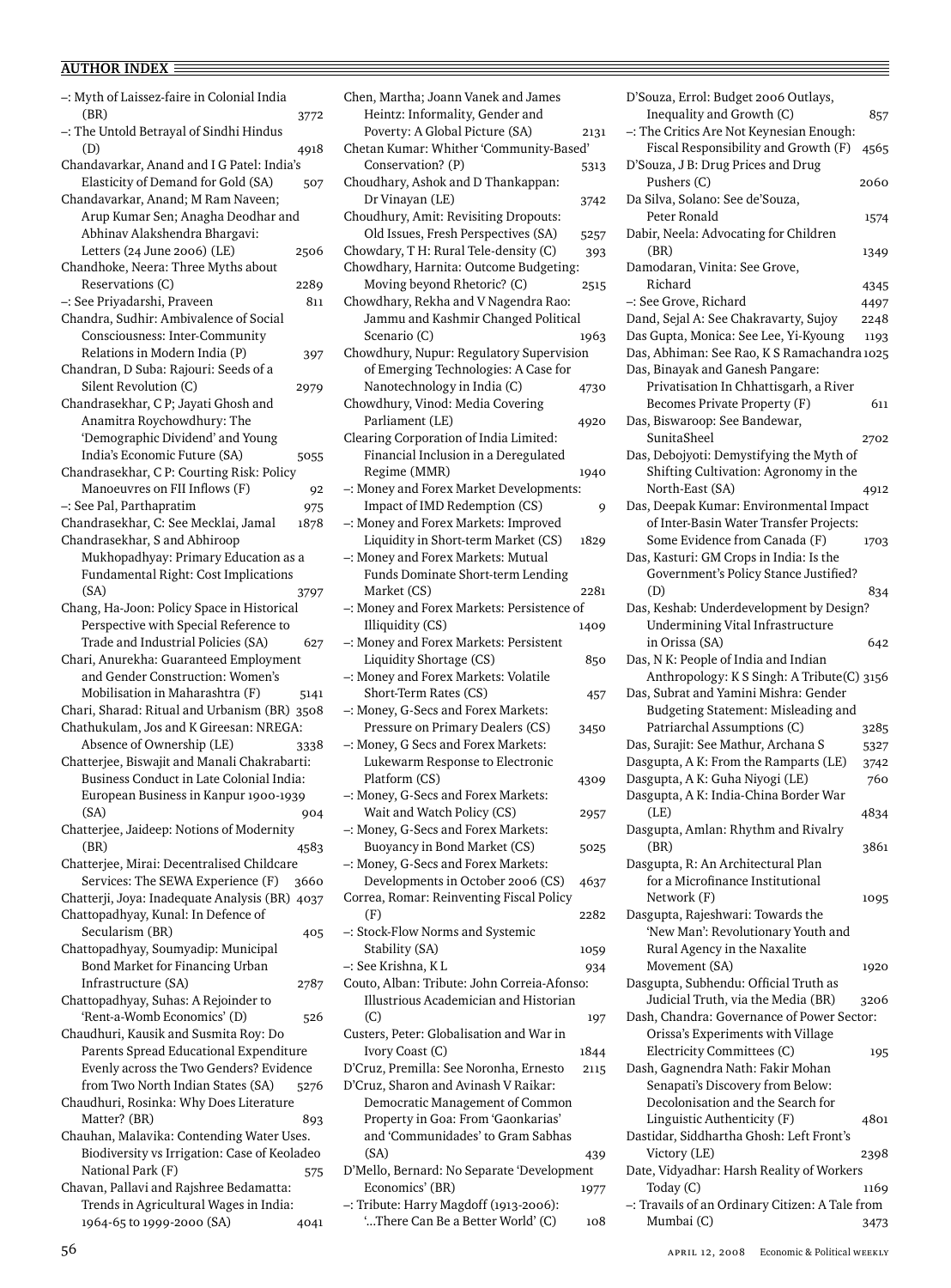–: Vinda Karandikar: Deserving the Jnanpith  $(C)$  316 Datta, Anjali Bhardwaj: Gendering Oral History of Partition: Interrogating Patriarchy (F) 2229 David, Albuquerque Maria Beatriz de and Paula de Andrade Rollo: Rural Sector under the Lula Government (F) 683 Dayal, Harishwar: See Sarkar, Sandip 4824 De'souza, Eunice: Recovering a Tradition: Forgotten Women's Voices (SA) 1642 de'Souza, Peter Ronald; Sushma Pawar; Solano Da Silva and Edzia Carvalho: Dynamics of a Working Democracy: Representative Politics in a Goa Constituency (SA) 1574 Deb, Surajit: Domestic Terms of Trade in a Three-Sector Framework: Analysis for All-India and States (SA) 1713 Deichmann, Uwe: See Lall, Somik V 3209 Demerath III, N J; Surinder S Jodhka and Loren R Demerath: Interrogating Caste and Religion in India's Emerging Middle Class (SA) 3813 Demerath, Loren R: See Demerath III, N J 3813 Deodhar, Anagha: See Chandavarkar, Anand 2506 Desai, Bhupat M: Investment Credit to Agriculture (C) 693 Deshingkar, Priya: See Rao, S Laxman 5401 Deshpande, Anirudh: Revisiting Nehruvian Idealism in the Context of Contemporary Imperialism (SA) 5408 –: War and the Military Economy (BR) 328 Deshpande, Ashwini: The Eternal Debate (F) 2444 –: Unorthodox Economics (BR) 3505 Deshpande, C S: A Rejoinder to a Sceptical Note (LE) 3910 Deshpande, G P: The Renaissance Man (BR) 2707 –: A Time for Justice? Life and Times of Agarkar (BR) 3412 Deshpande, J V: Towards a Knowledge-Based Society (C) 3933 Deshpande, Nirmala; Surendra Mohan; Gautam Navlakha; Tripta Wahi; Ali Javed; Sunil and Arjun Singh: Open Letter to President on Mohammed Afzal (LE) 4390 Deshpande, Prachi: Muslims and Dalits as Subalterns (BR) 3701 Deshpande, R S: See Sathe, Dhanmanjiri 5337 Deshpande, Rajeshwari: Maharashtra Politics of Frustrations, Anxieties and Outrage (C) 1304 –: Riot of Researchers: UGC's Alternative Adds to the Chaos (C) 3561 Deshpande, Satish: Exclusive Inequalities: Merit, Caste and Discrimination in Indian Higher Education Today (F) 2438 Deshpande, Satish and Yogendra Yadav: Redesigning Affirmative Action: Castes and Benefits in Higher Education (F) 2419 Dev, S Mahendra: Half-hearted Attention to Agriculture (C) 1327 –: Policies and Programmes for Employment (P) 1511

Economic Growth in South Asia: Promising, Unequalising, Sustainable? (P) 3573 Devika, J: Housewife, Sex Worker and Reformer: Controversies over Women Writing Their Lives in Kerala (SA) 1675 Devika, J and Mini Sukumar: Making Space for Feminist Social Critique in Contemporary Kerala (SA) 4469 Devji, Faisal: Portrait of a Remarkable Community (BR) 4435 Dhar, Biswajit and K M Gopakumar: Data Exclusivity in Pharmaceuticals: Little Basis, False Claims (SA) 5073 Dhar, Subroto: Tapping Local Resources to Increase Panchayat Incomes (SA) 1371 Dharmadhikary, Shripad: Unravelling Bhakra (D) 285 –: See Rehmat 603 Dharmaraju, P: Angara and Koyyalagudem: Marketing in Handloom Cooperatives (F) 3385 Dreze, Jean: Universalisation with Quality: ICDS in a Rights Perspective (SA) 3706 –: See Bhatia, Bela 3198 –: See Krishna, K L 934 Dror, David M: Health Insurance for the Poor: Myths and Realities (C) 4541 Dubey, Muchkund: Emerging Political Equations in Nepal (C) 4414 –: WTO's Hong Kong Conference: An Appraisal (C) 15 Dubhashi, P R: Gokhale Institute (LE) 1484 Duggal, Ravi: Is the Trend in Health  $\text{Changing? (C)}$  1335 –: Need to Universalise Social Security(F) 3495 Duraiswami, S: Science and Indian Philosophy (BR) 2199 Dutt, Amitava Krishna: Flawed Logic of Capital Account Liberalisation (F) 1850 Dyson, Tim: Child Mortality in Iraq since 1990 (SA) 4487 Eastman-Abaya, Robin and James Petras: The Philippines Killing Fields of Asia  $(C)$  1627 EPW Research Foundation: 'Foreign Trade: Import and Export by Commodities (CS) 3267 –: Assets and Liabilities of Government of India (CS) 1227 -: Bajaj Auto, Ispat Industries, GTL 851 –: Ballarpur Industries, Zuari Industries, Bongaigaon Refinery and Petrochemicals 176 –: Bharat Petroleum, Indo Gulf Fertilisers, Godfrey Phillips India 10 –: Blurring of Development Goals in Refinancing (MMR) 1154 –: Budget Making a la Chidambaram (SS) 1378 –: Budgetary Position of Government of India (CS) 3747 –: Can Primary Dealers Replace RBI in Security Issues? (MMR) 1604 –: Case for Government Direction on Interest Rates (MMR) 3632

Devarajan, Shantayanan and Ijaz Nabi:

| -: Curtailing Capability of NABARD<br>(MMR) |      |
|---------------------------------------------|------|
|                                             | 4396 |
| -: Dear Money Policy, Rising Yields and     |      |
| High Interest Costs (MMR)                   | 3268 |
| -: Development Characteristics of Some      |      |
| Selected Countries (CS)                     |      |
|                                             | 772  |
| -: Devolution of Net Proceeds of Union      |      |
| Taxes and Duties to States as per           |      |
| Recent Finance Commissions'                 |      |
| Recommendations (CS)                        | 1303 |
| -: Employment Position in India as Per      |      |
| NSS 61st Round Survey (2004-05)             |      |
| (CS)                                        | 4839 |
| -: Estimates of Gross Domestic Product,     |      |
| Saving and Capital Formation (New           |      |
|                                             |      |
| Series Base Year 1999-2000) (CS)            | 455  |
| -: Exuberance in Financial Markets:         |      |
| Towards What End? (MMR)                     | 5208 |
| -: Finances of Non-Government               |      |
| Non-Financial Large Public Limited          |      |
| Companies (CS)                              | 2179 |
| -: Finances of Private Corporate Sector:    |      |
| Recent Trends (CS)                          |      |
| -: Hindalco Industries, Shrenuj and         | 4099 |
|                                             |      |
| Company, Clariant India                     | 540  |
| -: Increasing Concentration of Banking      |      |
| Operations: Top Centres and Retail          |      |
| Loans (SS)                                  | 1113 |
| -: India's External Debt - Outstanding      |      |
| and Changing Composition - 1997             |      |
| to 2006 (CS)                                | 4931 |
| -: India's Quarterly GDP Estimates (CS)     | 7    |
| -: India's Quarterly GDP Estimates from     |      |
|                                             |      |
| 1999-2000 to 2005-06 (1999-2000             |      |
| Series) (CS)                                | 4231 |
| -: India's Quarterly GDP Estimates from     |      |
| 1999-2000 to 2005-06 (1999-2000             |      |
| Series) (CS)                                | 5023 |
| -: Infosys Technologies, Gujarat Alkalies   |      |
| and Chemicals, JBF Industries               | 376  |
| -: Is Not the Current Growth Cycle Driven   |      |
| by Bank Credit? (MMR)                       | 4840 |
|                                             |      |
| -: Jindal Stainless, Videsh Sanchar Nigam,  |      |
| Indraprastha Gas                            |      |
|                                             | 1152 |
| -: Jindal Vijaynagar Steel, Mangalore       |      |
| Refinery and Petrochemicals                 | 1228 |
| -: Life Insurance Corporation of India: A   |      |
|                                             |      |
| Business Profile (28 January 2006)          |      |
| (CS)                                        | 295  |
| -: Maruti Udyog Smooth Drive, Goodlass      |      |
| Nerolac Paints Market Leader, DCW           |      |
| Lagging Behind                              | 672  |
| -: Money and Banking Composition and        |      |
| Trend Growth (CS)                           | 1735 |
| -: Movements in the Exchange Rate:          |      |
| Trends in New Indices of Nominal            |      |
| and Effective Rates (MMR)                   | 178  |
|                                             |      |
| -: Need for Flexibility in Financial Sector |      |
| Reform (MMR)                                | 4000 |
| -: Need to Rethink Fiscal Strategy (MMR)    | 544  |
| -: Nicholas Piramal India, Nirma, Mahavir   |      |
| <b>Spinning Mills</b>                       | 88   |
| -: Performance of Non-Government            |      |
| Non-Financial Private Limited               |      |
| Companies (CS)                              | 375  |

Policy Trends (MMR) 2404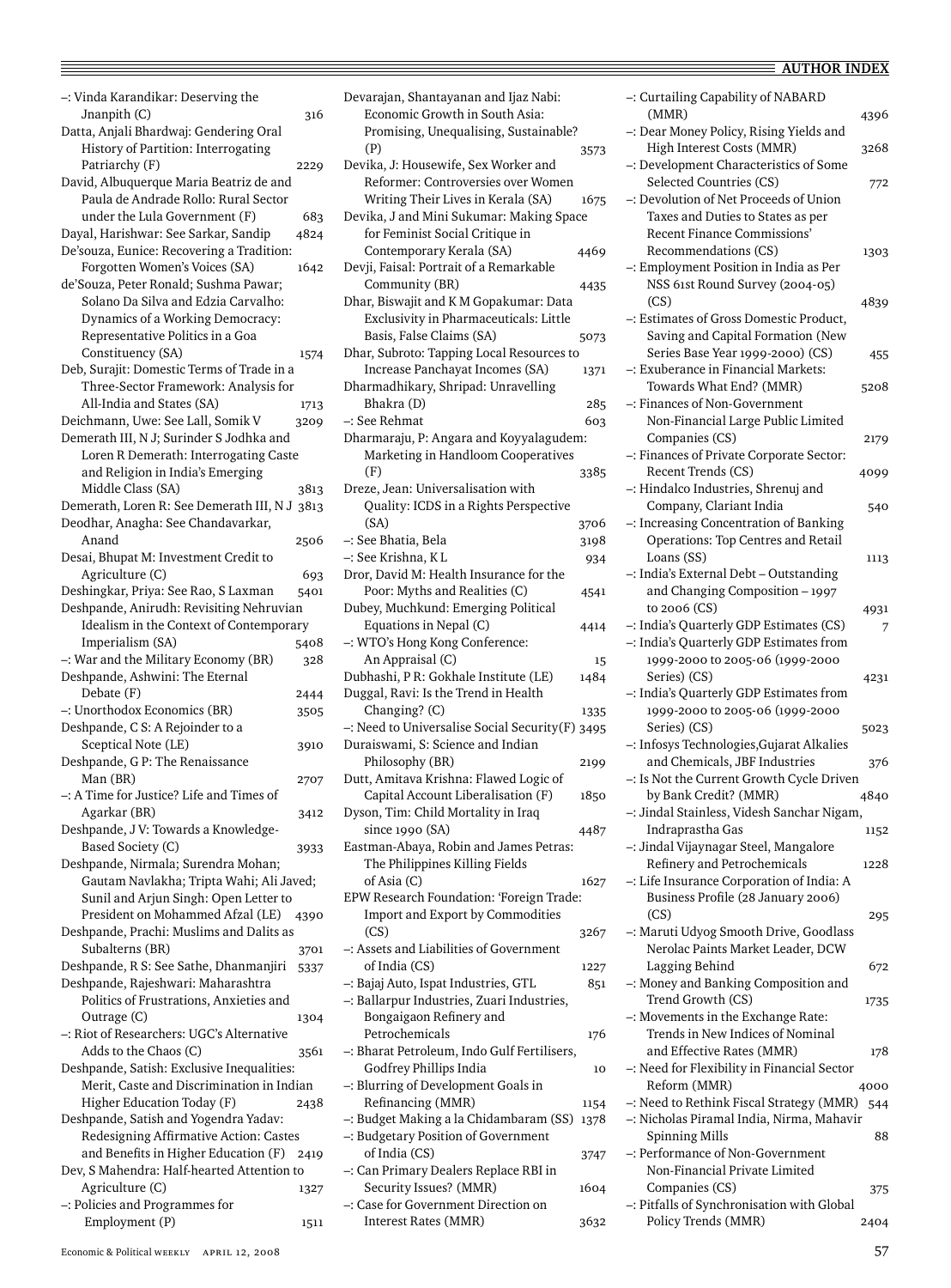| -: Reserve Bank of India's Accounts and                               |      |
|-----------------------------------------------------------------------|------|
| Operations (July-June) (CS)                                           | 3831 |
| -: Shipping Corporation of India, Voltas,                             |      |
| Raymond                                                               | 458  |
| -: Small Savings: Receipts and Outstandings                           |      |
| (CS)                                                                  | 5295 |
| -: Trends in Agriculture Production (CS)                              | 1151 |
| -: Trends in Agriculture Production (CS)                              | 2511 |
| -: Trends in Human Development Index                                  |      |
| and Related Indicators: Selected                                      |      |
| Countries (CS)                                                        | 4527 |
| -: Trends in Index of Industrial Production                           |      |
| (Base 1993-94=100) (CS)                                               | 2047 |
| -: Trends in Number and Employment of                                 |      |
| Agricultural (Excluding Crop Production                               |      |
| and Plantation) and Non-Agricultural                                  |      |
| Enterprises 1980 to 2005 (CS)                                         | 2695 |
| -: Trends in Wholesale Price Index (Base                              |      |
| 1993-94 = 100): Point-to-Point Variation                              |      |
| and Annual Rate of Increase during                                    |      |
| 1995-96 to 2005-06 and 1995-96<br>to 2000-01 (CS)                     |      |
| -: TVS Motor Company, Dr Reddy's                                      | 1603 |
| Laboratories, Rashtriya Chemicals and                                 |      |
| Fertilisers                                                           |      |
| -: Value of Output from Agriculture and                               | 773  |
| Livestock (CS)                                                        | 3343 |
| -: Wippro Ltd, McDowell and Co, Sesa Goa 296                          |      |
| Faleiro, Eduardo: Language Controversy                                |      |
| (LE)                                                                  | 5195 |
| Farrington, John: See Rao, S Laxman                                   | 5401 |
| Fernandes, Sujatha: Beyond the World                                  |      |
| Social Forum (C)                                                      | 1230 |
|                                                                       |      |
| -: Community Radio in Venezuela (C)                                   | 317  |
| -: Trade Treaties and US Hegemony in the                              |      |
| Americas (C)                                                          | 1954 |
| -: Way Forward for Left in Latin America?                             |      |
| (F)                                                                   | 3344 |
| -: With or Without Fidel: Future of the                               |      |
| Cuban Revolution (F)                                                  | 4007 |
| Frenz, Margret: See Berkemer, Georg                                   | 1261 |
| Fuller, CJ and Haripriya Narasimhan:                                  |      |
| Engineering Colleges, 'Exposure' and                                  |      |
| <b>Information Technology Professionals</b>                           |      |
| in Tamil Nadu (SA)                                                    | 258  |
| Gadgil, Madhav: Science and the Right to                              |      |
| Information (SA)                                                      | 1895 |
| Gadgil, Siddhartha: See Gadgil,<br>Sulochana                          | 4887 |
| Gadgil, Sulochana and Siddhartha Gadgil:                              |      |
| The Indian Monsoon, GDP and Agriculture                               |      |
| (SA)                                                                  | 4887 |
| Galab, S and V Ratna Reddy: Agrarian Crisis                           |      |
| Looking beyond the Debt Trap (C)                                      | 1838 |
| Ganesh, S: Lage Raho Munnabhai:                                       |      |
| History as Farce (C)                                                  | 4317 |
| Gangar, Amrit: Cinema School Days (BR) 4673                           |      |
| Garg, Samir: Chhattisgarh: Grassroot                                  |      |
| Mobilisation for Children's Nutrition                                 |      |
| Rights (F)                                                            | 3694 |
| Garg, Subhash Chandra: Transformation of                              |      |
| Central Grants to States: Growing                                     |      |
| Conditionality and Bypassing State                                    |      |
| Budgets (F)                                                           | 4977 |
| Garia, Ravindra: See Sivaraman, Satya                                 | 3446 |
| Gatade, Subhash: Portents of Nanded:<br>Bajrang Dal and the Bomb? (C) | 2055 |

| Gazdar, Haris: 'Counter-insurgencies' in                             |     |
|----------------------------------------------------------------------|-----|
| Pakistan (C)<br>1952                                                 |     |
| -: Bugti and the Baloch Cause (F)<br>4100                            |     |
| -: Pakistan: Thinking about Regime                                   |     |
| Change: The Duck Loses Its Gait (F)<br>3455                          |     |
| Geetha, V: Being 'Tamil': Proceedings of a                           |     |
| Conference (C)<br>3154                                               |     |
| George, Mary: Budget 2006-07 Pro-Rich                                |     |
| (LE)<br>1146                                                         |     |
| Ghosal, Chandikaprosad: Kolkata's                                    |     |
| Changing Puja Ethos (C)<br>4727                                      |     |
| Ghose, Ajit K: Economic Growth and                                   |     |
| Employment in Labour-Surplus                                         |     |
| Economies (SA)<br>3430                                               |     |
| Ghosh, Arunabha and Tapan Babu: Lage                                 |     |
| Raho Munna Bhai: Unravelling Brand                                   |     |
| 'Gandhigiri' (C)<br>5225                                             |     |
| Ghosh, Asha: Banking on the Bangalore                                |     |
| Dream (C)<br>689                                                     |     |
| -: Working of the BATF (D)<br>1376                                   |     |
| Ghosh, D N: Genesis of High Finance:                                 |     |
| Case of Medici Bank (C)                                              | 542 |
| -: Revisiting FDI in China (D)<br>1213                               |     |
| Ghosh, Jayati: Case for Caste-based Quotas                           |     |
| in Higher Education (F)<br>2428                                      |     |
| -: See Chandrasekhar, CP<br>5055                                     |     |
| Ghosh, Madhusudan: Economic Growth                                   |     |
| and Human Development in Indian                                      |     |
| States (SA)<br>3321                                                  |     |
| Ghosh, Nilabja: Theory and Practice of                               |     |
| Agricultural Indicators (BR)<br>3703                                 |     |
| Ghosh, Saibal: Monetary Policy and Bank                              |     |
| Behaviour: Empirical Evidence from                                   |     |
|                                                                      |     |
| India (F)                                                            | 853 |
| -: See Ray, Partha<br>1053                                           |     |
| Ghosh, Shanti: Food Dole or Health,                                  |     |
| Nutrition and Development                                            |     |
| Programme? (F)<br>3664                                               |     |
| Ghosh, Srabani: Travails of Workers Today                            |     |
| (LE)<br>1598                                                         |     |
| Ghosh, Swati: Empowerment of Sex Workers                             |     |
| The Kolkata Experience (D)<br>1289                                   |     |
| Gidadhubli, R G: Central Asia: Great Game                            |     |
| Replayed? (BR)                                                       | 131 |
| -: Oil and Politics in Russia: Tightening Grip                       |     |
| on Pipelines (C)<br>3358                                             |     |
| Gill, Anita and Lakhwinder Singh: Farmers'                           |     |
| Suicides and Response of Public Policy:                              |     |
| Evidence, Diagnosis and Alternatives                                 |     |
| from Punjab (SA)<br>2762                                             |     |
| Gill, Kaveri: Deprived Castes and Privileged                         |     |
| Politics: An Urban Informal Market in                                |     |
| Contemporary India (SA)                                              | 133 |
| Gingrich, Simone: See Haberl, Helmut<br>4896                         |     |
| Gireesan, K: See Chathukulam, Jos<br>3338                            |     |
| Giri, Saroj: Democracy Contained (C)<br>1752                         |     |
| -: Social Transformation and Political                               |     |
| Power: Maoists in Nepal (SA)<br>2147                                 |     |
| Godbole, Madhav and E A S Sarma:                                     |     |
| Aftershocks of Dabhol Power Project                                  |     |
| (C)<br>3640                                                          |     |
| Godbole, Madhav: Ayodhya and India's                                 |     |
| Mahabharat: Constitutional Issues                                    |     |
| and Proprieties (RA)<br>2072                                         |     |
| -: More Questions than Answers (BR)<br>4667                          |     |
| -: Police Reforms: Pandora's Box No One<br>Wants to Open (P)<br>1179 |     |

| Goetz, Anne-Marie: See Reddy,                                    |            |
|------------------------------------------------------------------|------------|
| M Gopinath                                                       | 419        |
| Gohain, H: Land Question in Assam (LE)                           | 3820       |
| Gohain, Hiren: A Century of Class                                |            |
| Struggle (BR)                                                    | 3203       |
| -: Corporate Greed and People's Livelihood                       |            |
| (LE)                                                             | 4926       |
| -: Governance as Theatre (C)                                     | 4109       |
| -: Land Question in Assam: A Short Note                          |            |
| (C)                                                              | 3459       |
| -: The North-East: Post-Colonial                                 |            |
| Trauma? (C)                                                      |            |
|                                                                  | 4537       |
| Goncalves, Alexandre Mendonca and                                |            |
| Joanilio Rodolphp Teixeira: Convertibility                       |            |
| Brazilian Experience (F)                                         | 1867       |
| Gopakumar, K M: See Dhar, Biswajit                               | 5073       |
| Gopal, Kusum: Understanding                                      |            |
| Masculinities (BR)                                               | 807        |
| Gopal, Meena: Gender, Ageing and Social                          |            |
| Security (SA)                                                    | 4477       |
| Gopalakrishnan, Shankar: Defining,                               |            |
| Constructing and Policing a 'New India':                         |            |
| Relationship between Neoliberalism                               |            |
| and Hindutva (SA)                                                | 2803       |
|                                                                  |            |
| Gopaldas, Tara: Hidden Hunger: The Problem                       |            |
| and Possible Interventions (F)                                   | 3671       |
| Gorter, A; KR Thankappan; CAK Yesudian                           |            |
| and M R Bhatia: Demand Side Financing                            |            |
| for Reproductive and Child Health                                |            |
| Services in India (SA)                                           | 279        |
| Gothoskar, Sujata: Gender and Work in                            |            |
| the 'Digital Economy' (BR)                                       | 1517       |
| Goud, Vinod: See Gujja, Biksham                                  | 570        |
| Govindarajan, V: Manufacturing                                   |            |
|                                                                  |            |
|                                                                  |            |
| Competitiveness (LE)                                             | 4226       |
| Goyal, Rajan; Indira Rajaraman and Jeevan                        |            |
| Kumar Khundrakpam: Tax Buoyancy                                  |            |
| Estimates for Indian States (SA)                                 | 1570       |
| GPD: Brown Is Black by This Code (C)                             | 2514       |
| -: Bush and Basaveshvara (F)                                     | 3835; 5012 |
| -: Faux Pas in Foreign Policy (C)                                | 1740       |
| -: An Ideology of and for the 'Many' (F)                         | 4529       |
| $-$ : The Mad Violence (F)                                       | 5030       |
|                                                                  |            |
| -: Monkey, Wine and Culture (C)                                  | 185        |
| ∹ Narayan, Thou Hast Done the                                    |            |
| Extraordinary! (F)                                               | 5215       |
| -: A New Cultural Chauvinism (C)                                 | 775        |
| -: An Occasion for the RSS (C)                                   | 1165       |
| -: Sons and Daughters (C)                                        | 378        |
| -: Who's Afraid of Buddhadeb? (C)                                | 1956       |
| Grabel, Ilene: Development Economics:                            |            |
| Old, New and Newer (BR)                                          | 3002       |
| Gragnolati, Michele: See Lee, Yi-Kyoung                          | 1193       |
| Greiff A, Alexis De: Abdus Salam: A Migrant                      |            |
| Scientist in Post-imperial Times (SA)                            | 228        |
|                                                                  |            |
| Grewal, Jasraman Singh: Rang De Basanti:                         |            |
| Morality and the Reservation Issue (C) 4114                      |            |
| Grove, Richard and Vinita Damodaran: Imperi-                     |            |
| alism, Intellectual Networks, and                                |            |
| Environmental Change: Origins and                                |            |
| Evolution of Global Environmental                                |            |
| History, 1676. Part I (SA)                                       | 4345       |
| Grove, Richard and Vinita Damodaran:                             |            |
| Imperialism, Intellectual Networks, and                          |            |
| Environmental Change: Origins and                                |            |
| Evolution of Global Environmental<br>History, 1676. Part II (SA) |            |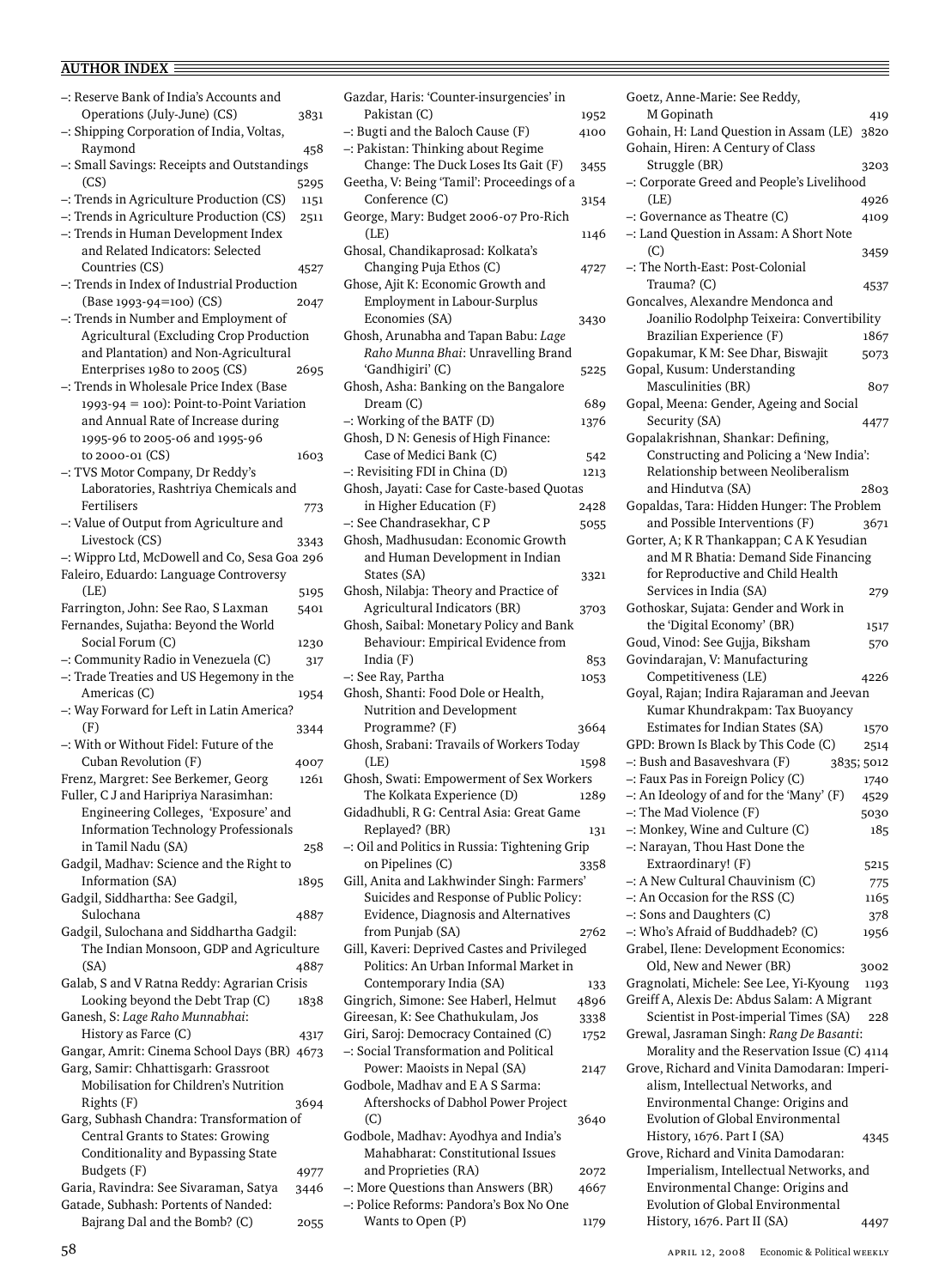#### **and**  $\overline{a}$  **author index**

Experiencing Islam, British Style (C) 395 –: Meditation on Haditha (C) 3849 Jadhav, Narendra: See Krishna, KL 934 Jadhav, Vishal: Elite Politics and Maharashtra's Employment Guarantee Scheme (F) 5157 Jagannathan, N Vijay: Story of a Hiss: Water Scarcity and the Need for Reform (D) 925 Jain, Jasbir: Daughters of Mother India in Search of a Nation: Women's Narratives about the Nation (SA) 1654 Jain, Nishant: See Bhat, Ramesh 57 Jain, Pankaj K: See Chakrabarty, Bidisha 4720 Jain, Shobhita: Women's Agency in the Context of Family Networks in Indian Diaspora (P) 2312

Jain, Varinder: Political Economy of the Electricity Subsidy: Evidence from Punjab (SA) 4072 Jairaj, Amrita and Barbara Harriss-White:

Guha, Ramachandra; Harivansh; Farah Naqvi; E A S Sarma; Nandini Sundar and B G Verghese: Maoist Attack (LE) 3130 Gujja, Biksham; K J Joy; Suhas Paranjape; Vinod Goud and Shruti Vispute: 'Million Revolts' in the Making (F) 570 Gupta Gangopadhyay, Sumita: See Gupta, Rahul 1757 Gupta, Alok: Section 377 and the Dignity of Indian Homosexuals (SA) 4815 Gupta, Arun and Deeksha Sharma: Breastfeeding and Child Health (LE) 1402 Gupta, Arun: Infant and Young Child Feeding: An 'Optimal' Approach (F) 3666 Gupta, Charu: See Sharma, Mukul 4937 Gupta, Indrani: See Trivedi, Mayur 2525 Gupta, Kamla; Sulabha Parasuraman; P Arokiasamy; S K Singh and H Lhungdim: Preliminary Findings from the Third National Family Health Survey (C) 4417 Gupta, Poonam: Macroeconomic Determinants of Remittances: Evidence from India (SA) 2769 Gupta, Rahul and Sumita Gupta Gangopadhyay: Peri-Urban Agriculture and Aquaculture (C) 1757 Gupta, Ramesh: Expansion of IIMs: Myths, Realities and Policy Choices (C) 2971 Gupta, Ruchika: See Mishra, A K 4026 Gupta, Shaibal: Political Dynamics in Madhya Pradesh (D) 1723 Gupta, Tilak D: Maoism in India: Ideology, Programme and Armed Struggle (F) 3172 Gurumurthi, Sitharam: Capital Account Convertibility of the Rupee: Issues for Prior Action (C) 3752 Gurumurthy, Anita: See Singh, Parminder Jeet 876 Guruswamy, Mohan and Ronald Joseph Abraham: Redefining Poverty: A New Poverty Line for a New India (P) 2534 Haan, Arjan de: Tribal Demography (BR) 327 Haberl, Helmut; Fridolin Krausmann and Simone Gingrich: Ecological Embeddedness of the Economy: A Socioecological Perspective on Humanity's Economic Activities 1700-2000 (SA) 4896 Haeems Nina: See Sheth, Suchitra 1708 Hamid, Areeba: Domestic Workers: Harsh, Everyday Realities (C) 1235 Hansda, Sanjay K and Partha Ray: Employment and Poverty in India During the 1990s: Is There a Diverging Trend? (SA) 3014 Hansen, Kathryn: Ritual Enactments in a Hindi 'Mythological': Betab's Mahabharat in Parsi Theatre (SA) 4985 Haridas, K: Kerala Elections and After (C) 2053 –: Kerala Intra-Party Differences (C) 1234 Harivansh: See Guha, Ramachandra 3130 Harriss-White, Barbara: Poverty and Capitalism (P) 1241 –: See Jairaj, Amrita 5247 Harshe, Rajan: Culture, Identity and International Relations (P) 3945 Hasan, Rana and Aashish Mehta: Under-representation of Disadvantaged

Classes in Colleges: What Do the Data Tell Us? (SA) 3791 Hashmi, Mobina: Outsourcing the American Dream?: Representing the Stakes of IT Globalisation (SA) 242 Hatekar, Neeraj: Nationalism and Social Reform (BR) 485 Haynes, Douglas and Subho Basu: Rajnarayan Chandavarkar (1953-2006): An Intellectual Biography (C) 2061 Hazra, Sugata: See Mitra, Rajarshi 3612 Hebbar, Ritambhara: Forest Bill 2005 and Tribal Areas: Case of Jharkhand (F) 4952 Heintz, James: See Chen, Martha 2131 –: Garden City to Technopole (BR) 403 Heredia, Rudolf C: Papal Reflections (C) 4013 –: Redeeming the Silence (BR) 4437 –: Sinking Old Horizons, Imagining New Ones: Debunking Exceptionalism (BR) 3586 Hirway, Indira: Unorganised Sector Workers' Social Security Bill, 2005: Let Us Not Go Backwards! (C) 379 –: Where Is Gender in Eleventh Plan Approach Paper? (C) 3464 Hisam, Zeenat: Collective Care Arrangements in the Informal Labour Market: Road Transport Workers in Pakistan (SA) 2099 Honavar, R M: See Krishna, K L 934 Hoodbhoy, Pervez: Deference to the Mullahs, Iron Fist for the Rest: Pakistan under Musharraf (F) 4232 –: South Asia Needs a Bomb-Less Deal (C) 1410 Hoodbhoy, Pervez: Waiting for Enlightenment (F) 3136 Horan, Claire: Representation of Women and Gender Relations in Six Acres and a Third (F) 4789 Hossain, Moazzem: Bangladesh 'Home-Grown' Democracy (C) 791 Hughes, Kirsty: Fulfilling the Promise in Nepal (C) 1830 Hussain, Monirul: Internally Displaced Persons in India's North-East (C) 391 Ilaiah, Kancha: Merit of Reservations (F) 2447 Irudayarajan, S: See Ajithkumar, K 1428 Isaac, T M Thomas and R Ramakumar: Why Do the States Not Spend? An Exploration of the Phenomenon of Cash Surpluses and the FRBM Legislation (F) 4965 Islam, Nazrul: IRLP or the Ecological Approach to Rivers? (F) 1693 Iyengar, Radhika: I Lost My Children: Making Children Invisible in Demolitions (C) 2416 Iyengar, Sudarshan: See Bandewar, SunitaSheel 2702 Iyer, Ramaswamy R: Bhakra Nangal and the Green Revolution (LE) 2 –: Mild towards Government, Harsh towards  $NGOs$  (BR)  $715$ –: Some Constitutional Dilemmas (P) 2064 –: Water Resource Management: Some Comments (D) 4623 J Y, Suchitra: See Rao, V M 3488 Jacob, Arun and Richard Varghese: NREGA implementation - I: Reasonable Beginning in Palakkad, Kerala (C) 4943

Jacobsen, Kurt and Sayeed Hasan Khan:

Economic & Political WEEKLY APRIL 12, 2008 59 Social Structure, Tax Culture and the State: The Case of Tamil Nadu (SA) 5247 Jairath, Jasveen: Institutions, Technology and Water Control (BR) 2305 –: See Rao, J Rama 585 Janakarajan, S and Marcus Moench: Are Wells a Potential Threat to Farmers' Well-being? Case of Deteriorating Groundwater Irrigation in Tamil Nadu (SA) 3977 Jassal, Smita Tewari: See Ben-Ari, Eyal 2213 Javed, Ali: See Deshpande, Nirmala 4390 Jayadev, M: Internal Credit Rating Practices of Indian Banks (F) 1069 Jayakumar, N: See Rajagopal, A 581 Jayal, Niraja Gopal: Revisiting Nationalism (D) 4513 Jayalakshmi, K: See Reddy, M Gopinath 419 Jayaram, N: Bringing Sociology Down to Earth (BR) 3005 Jayaraman, T: Indo-US Nuclear Accord Implications for Peace and Security in South Asia (C) 1167 –: Journey from Pokhran-II to Hyde Act (C) 5216 –: Price of the Nuclear Deal (C) 1418 Jayasree, G S: The Ways of Faith: Zenana Mission in Trivandrum, 1864-1964 (SA) 1669 Jena, Manipadma: Orissa Draft Resettlement and Rehabilitation Policy, 2006 (C) 384 Jena, Pratap R: Fiscal Marksmanship: Link between Forecasting Central Tax Revenues and State Fiscal Management (SA) 3971 Jeromi, P D: Tyranny of Distance: State of Economy of Lakshadweep (C) 3291 Jha, Aman Kumar: Web Library (LE) 660 Jha, Raghbendra: IMF Quota Increase: Indefensible Decision (C) 4103 Jha, Raghbendra and Suresh D Tendulkar: Letters (27 May 2006) (LE) 2042 Jha, Rajiv: The Economy: Changing Tracks (C) 5109 –: A Model of Exports and Investment in an Open Developing Economy (SA) 820 Joddar, Pinaki: See Sakthivel, S<br>2107 Jodhka, Surinder S: Beyond 'Crises': Rethinking Contemporary Punjab Agriculture (F) 1530  $-$ : See Demerath III, N J  $3813$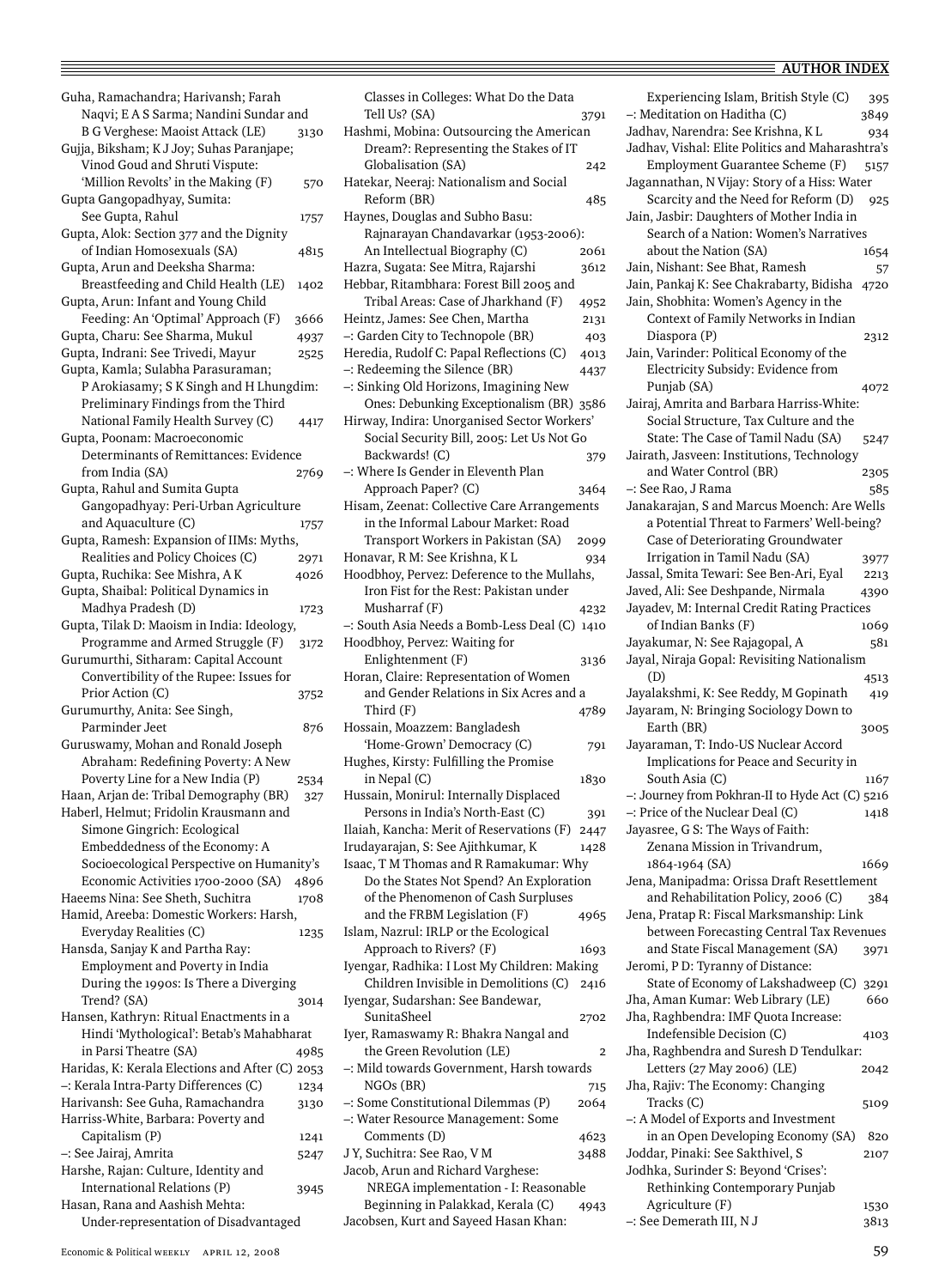|                                               | Joglekar, Rama: See Chakrabarti, Anindita 1465 |
|-----------------------------------------------|------------------------------------------------|
| John, T Jacob: Polio Eradication: A National  |                                                |
| Commission Required (P)                       | 5229                                           |
| Jose, A V: Is Legislation the Only Solution?  |                                                |
| (F)                                           | 3480                                           |
|                                               |                                                |
| Joseph C, Mathew: Political Transition in     |                                                |
| Bhutan (C)                                    | 1311                                           |
| Joseph, Shaji: Power of the People: Political |                                                |
| Mobilisation and Guaranteed                   |                                                |
| Employment (F)                                | 5149                                           |
| Joshi, Deepa: Broadening the Scope of         |                                                |
| Watershed Development (F)                     | 2987                                           |
| Joshi, PK; P Parthasarathy Rao and P S        |                                                |
|                                               |                                                |
| Birthal: Diversification towards High         |                                                |
| Value Agriculture: Role of Urbanisation       |                                                |
| and Infrastructure (SA)                       | 2747                                           |
| Joshi, Seema: Impact of Economic Reforms on   |                                                |
| Social Sector Expenditure in India (SA)       | 358                                            |
| Joshi, Vijay: Real Exchange Rate, Fiscal      |                                                |
| Deficits and Capital Flows: Refutation        |                                                |
|                                               |                                                |
| Again (D)                                     | 446                                            |
| Joy, K J: See Gujja, Biksham                  | 570                                            |
| -: See Paranjape, Suhas                       | 601                                            |
| -: See Shah, Amita                            | 2994                                           |
| Kabra, Asmita: Wildlife Protection:           |                                                |
| Reintroduction and Relocation (C)             | 1309                                           |
|                                               |                                                |
| Kadirgamar, Ahilan: See Pirani, Cenan         | 1789                                           |
| Kadiyala, Suneetha: Meeting the AIDS          |                                                |
| Challenge (BR)                                | 1187                                           |
| Kainth, Gursharan Singh: A Mission            |                                                |
| Approach to Sarva Shiksha Abhiyan             |                                                |
| (C)                                           | 3288                                           |
| Kalamkar, S S: See Narayanamoorthy, A         | 2716                                           |
|                                               |                                                |
| Kalpagam, U: Secularism, Religiosity and      |                                                |
| Popular Culture: Chennai's Roadside           |                                                |
|                                               |                                                |
| Temples (SA)                                  | 4595                                           |
| Kalpana, K: Microcredit Wins Nobel: A         |                                                |
|                                               |                                                |
| Stocktaking (C)                               | 5110                                           |
| Kamath, Rajalaxmi: Fringe Benefits Tax:       |                                                |
| Lessons from Australia and New                |                                                |
| Zealand (C)                                   | 115                                            |
| Kannabiran, Kalpana: Three-Dimensional        |                                                |
| Family: Remapping a Multidisciplinary         |                                                |
| Approach to Family Studies (P)                | 4427                                           |
|                                               |                                                |
| Kannan, K P; Ravi Srivastava and Arjun        |                                                |
| Sengupta: A Major National                    |                                                |
| Initiative (F)                                | 3477                                           |
| Kantor, Paula; Rani Uma and Jeemol Unni:      |                                                |
| Decent Work Deficits in Informal              |                                                |
| Economy: Case of Surat (SA)                   | 2089                                           |
| Kar, Bodhisattva: Beyond Blueprints (BR)      | 804                                            |
|                                               |                                                |
| Kar, Samit: Ideals vs Realities: Limitations  |                                                |
| of Governance (C)                             | 4322                                           |
| Karlekar, Hiranmay: A Rejoinder to a          |                                                |
| Review (LE)                                   | 4710                                           |
| Karmakar, Madhusudan: Stock Market            |                                                |
| Volatility in the Long Run, 1961-2005         |                                                |
| (SA)                                          | 1796                                           |
|                                               |                                                |
| Karunagaran, A: Foreign Banks in Historical   |                                                |
| Perspective (F)                               | 1087                                           |
| Karunaharan, K and C Thangamuthu:             |                                                |
| Community Panchayats in Fish                  |                                                |
| Marketing (C)                                 | 4860                                           |
| Kashwan, Prakash: Micro-Level Disputes        |                                                |
| Traditional Water Harvesting Structure:       |                                                |
| Community behind 'Community' (F)              | 596                                            |

Kasturi, Poonam Bir; Swati Unakar; Rolf Marren and Suhana Medappa: Desi: Story of Many Threads (F) 3369 Katju, Manjari: Election Commission and Functioning of Democracy (P) 1635 Kaul, Vijay Kumar: See Taganas, Rey A L 4178 Kaur, Ravinder: The Last Journey: Exploring Social Class in the 1947 Partition Migration (F) 2221 Kavadi, Shrish N: Autonomy vs Ministerial Control in AIIMS: A Tussle Born in 1950s (C) 2967 Kejriwal, O P: Right to Information Act: Loopholes and Road Ahead (C) 940 Kelkar, Vijay L: See Krishna, K L 934 Kent, George: ICDS and Right to Food (D) 4702 Khan, Ahmed: See Ashraf, Shahid 49 Khan, Sayeed Hasan: See Jacobsen, Kurt 395 –: See Jacobsen, Kurt 3849 Khandelwal, A K: Universal Banking: Solution for India's Financial Challenges? (SA) 969 Khatkhate, Deena: Article Title (LE) 1484 –: Indian Economic Reform: A Philosopher's Stone (BR) 2203 –: Inflation Targeting: Much Ado about Something  $(F)$  5031 Khera, Reetika: Mid-Day Meals in Primary Schools: Achievements and Challenges (P) 4742 –: Political Economy of State Response to Drought in Rajasthan, 2000-03 (SA) 5163 Khor, Martin: Failure of WTO Geneva Mini-Ministerial: New Deadline and Challenges (C) 3143 –: Impasse at the WTO: A Development Perspective (F) 4659 Khundrakpam, Jeevan Kumar: See Goyal, Rajan 1570 Khurana, Indira: Transboundary Disputes Politics and Litigation Play Havoc: Sutlej Yamuna Link Canal (F) 608 Kidwai, Saleem: Women and Empire (BR) 2547 Kiranmai, J: See Mishra, R K 4170 Kochak, Anjani K: Development Concerns:  $China$  and India  $(C)$  3565 Kohli, Atul: Politics of Economic Growth in India, 1980-2005: Part I: The 1980s (SA) 1251 –: Politics of Economic Growth in India, 1980-2005: Part II: The 1990s and Beyond (SA) 1361 Kolenda, Pauline: Dumont Revisited (BR) 4961 Koppen, Barbara van: See Shah, Tushaar 3413 Kothari, Rita: RSS and Sindhi Hindus (D) 5414 –: RSS in Sindh: 1942-48 (SA) 3007 Krausmann, Fridolin: See Haberl, Helmut 4896 Kripa Shankar: Neglect of Rural Sector (LE) 1298 Krishan, Gopal: A Call for Paradigm Shift: From Competition to Cooperation (C) 872 Krishna Kumar: Childhood in a Globalising World (P) 4030 Krishna, Anirudh and Vijay Brihmadesam: What Does It Take to Become a Software Professional? (SA) 3307 Krishna, K L; Sujata Patel; M Govinda Rao; Amaresh Bagchi; Romar Correa; Vijay

L Kelkar; Suresh D Tendulkar; Jean Dreze;

Krishnan, Kavita: Sacred Spaces, Secular Norms and Women's Rights (C) 2969 Krishnan, Rajan and M S S Pandian: The Brahmin and the Citizen: Shankar's *Anniyan* (SA) 3055 Krishnan, Rajan: Tamil Nadu: More Stars than Ever (C) 2414 Krishnaraj, Maithreyi: Food Security, Agrarian Crisis and Rural Livelihoods: Implications for Women (SA) 5376 –: Is Gender Easy to Study? Some Reflections (SA) 4440 –: The Microcosm in Demography (BR) 4342 Krishnaswamy, K S et al: A Dangerous Measure (LE) 1222 Krishnaswamy, Sudhir: Airport Privatisation Case: Public Law and Public Sector Reform (C) 4239 Kujur, Rajat Kumar: Underdevelopment and Naxal Movement (C) 557 Kulkarni, Aniruddha G: Intellectual Bankruptcy (LE) 3620 –: Vande Mataram (LE) 4296 Kulkarni, Manu: A Welcome Ban (LE) 82 Kulkarni, Manu N: Child Survival Programmes Revisited (C) 28 –: India Economic Summit (LE) 5202 –: Sudarshan Model (LE) 842 –: Universities and Higher Education (LE) 3332 Kumar, Jeevan and K Balagopal: Killer Gangs in AP (LE) 666 Kumar, K G: Kerala: A Left Turn (C) 2051 Kurien, Zakiyya: Early Education (LE) 1928 Kuruganti, Kavitha: Biosafety and Beyond: GM Crops in India (C) 4245 Kuruganti, Kavitha and G V Ramanjaneyulu: Bt Cotton in India: Sustainable Pest Management? (C) 561 Labbouz, Mathieu: See Boillot, Jean-Joseph 2893 Lal, Pankaj; Kamaldeo Singh and Kapildeo Prasad: Micro-Level Disputes Failure of Community Institutions: Shapin River Basin in Jharkhand (F) 598 Lal, Vinay: Civilisational Dialogues (BR) 4751 –: The Dead in Iraq and the War of Numbers (F) 5028 –: The End of What? Fukuyama's History and a Necessary Adjustment to Reality (BR) 3859 –: Fences and Xenophobes (C) 1498 –: Multiculturalism at Risk: The Indian Minority in Malaysia (C) 3764 –: Sen, Argumentative Indians and Bengali Modernity (C) 5222 –: Terror at the Academy's Gate (F) 3139 Lalhrietpui, Esther: See Sen, Arnab 4205

A Vaidyanathan; R M Honavar; Narendra Jadhav; R Radhakrishna; Mihir Rakshit and Partha Sen: Gokhale Institute of Politics and Economics (LE) 934 Krishna, Sankaran: The Bomb, Biography and the Indian Middle Class (SA) 2327 Krishnamurty, J: Employment Guarantee and Crisis Response (C) 789

Lall, Somik V and Uwe Deichmann: Fiscal and Distributional Implications of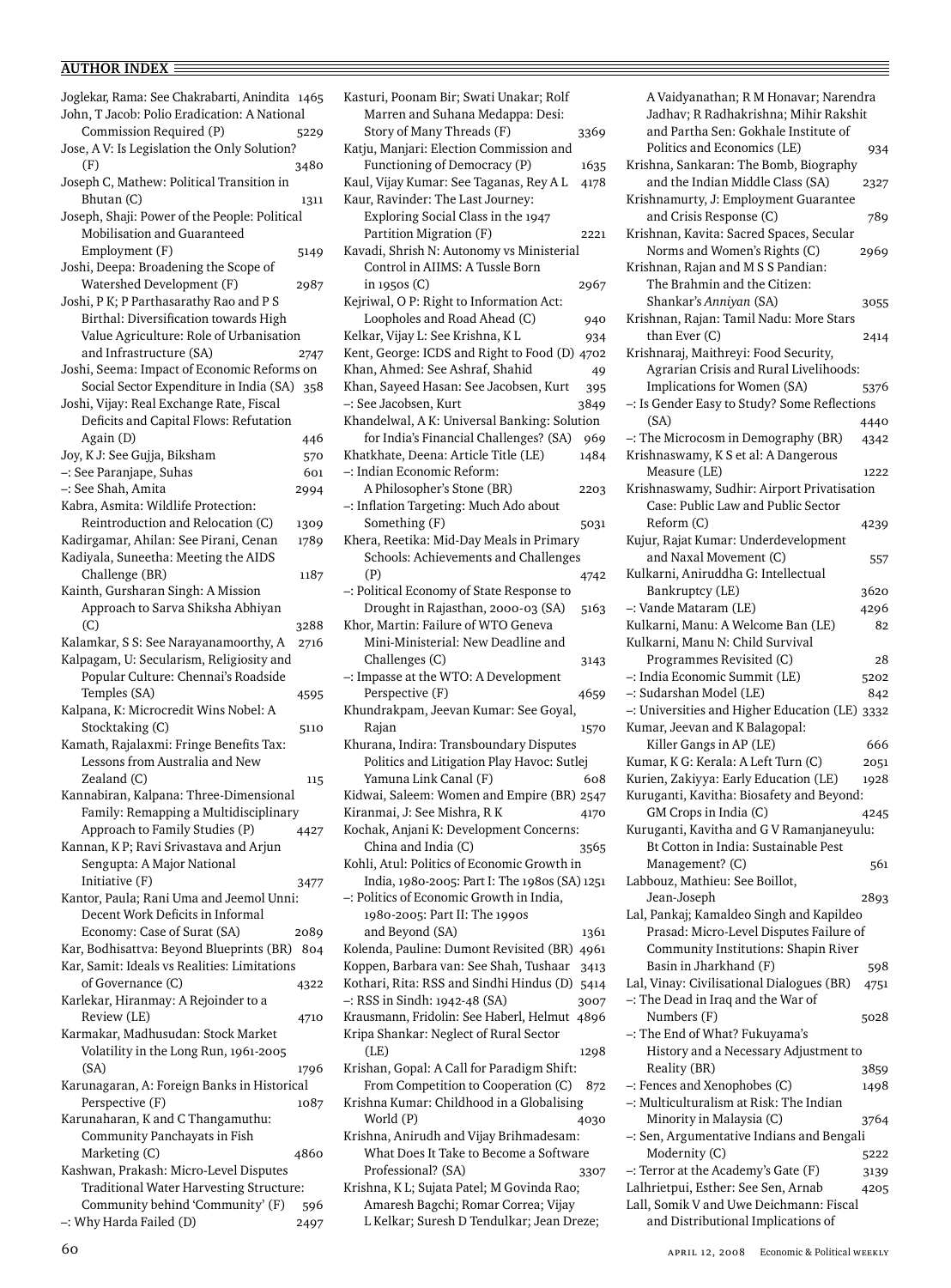Property Tax Reforms in Indian Cities (SA) 3209 Lalvani, Mala: NDA and UPA Budgets: Continuity or Change? (C) 1318 –: See Pethe, Abhay 635 Lee, Yi-Kyoung; Monica Das Gupta; Caryn Bredenkamp; Michele Gragnolati and Meera Shekar: ICDS and Persistent Undernutrition: Strategies to Enhance the Impact (SA) 1193 Leela, P S: Beyond Boundaries (BR) 1249 Lele, S N and R K Patil: Equity, Access and Allocation Discrimination in an Irrigation Project (F) 583 Lele, Sharachchandra: See Shah, Amita 2994 Leonard, Karen: Identity across Boundaries (BR) 1630 Levien, Mike: Narmada and the Myth of Rehabilitation (F) 3581 Levknecht, Jessica and Hema Ramanathan: Speaking Volumes: Religion and Teaching History in India (P) 3853 Lewis, Michael: A Call for Social Ecology (BR) 5052 Lhungdim, H: See Gupta, Kamla 4417 Lieten, G K: Child Labour: What Happened to the Worst Forms? (C) 103 Lin, Sharat G: Undocumented Workers in the US (F) 4867 Lingam, Lakshmi: Gender, Households and Poverty: Tracking Mediations of Macro Adjustment Programmes (SA) 1989 Lopez, Julio and Guadalupe Mantey: Financial Liberalisation in Semi-Industrialised Economies: The Mexican Case (F) 1870 Louis, Prakash: NREGA Implementation – II: Birth Pangs in Bihar (C) 4946 Madsen, Stig Toft: Debating Conservation (BR) 1347 Mahadevia, Darshini: NURM and the Poor in Globalising Mega Cities (P) 3399 Mahajan, Vinay and Charul Bharwada: Gujarat Quiet Transfer of Commons (C) 313 Mahanta, Anjana: See Mahanta, Chandan 579 Mahanta, Chandan and Anjana Mahanta: Contending Water Uses Bridge over the Brahmaputra (F) 579 Mahendra Dev, S: Financial Inclusion: Issues and Challenges (F) 4310 –: Social Development in India (BR) 3955 Majumdar, Manabi: Primary Education: Debating Quality and Quantity (C) 785 Majumder, Sarasij: Neoliberalism in Egypt's Informal Economy (BR) 3863 Makhija, Anil K: Privatisation in India (F) 1947 Malik, Bela: The Show Must Go On (C) 3926 Mallavarpu, Siddharth: See Saha, Anindya 4257 Manchanda, Rita: Making of a 'New Nepal' (C) 5034 Mander, Harsh: Inside Gujarat's Relief Colonies: Surviving State Hostility and Denial (F) 5235 Mantey, Guadalupe: See Lopez, Julio 1870 Marjit, Sugata: Liberalising Capital Account: Lessons and the Great Dilemma (BR) 1891 Marren, Rolf: See Kasturi, Poonam Bir 3369

Martinez-Alier, J: 'Environmental Subjects' in Kumaon Forests (BR) 1773 Martins, Carlos Edardo: Lula Government and the Brazilian Political Scenario (F) 681 Mathew, Sebastian: Fisheries Development Board: How Colour-fast Is Blueprint for a Blue Revolution? (C) 4939 –: Fishing Convention: India Should Vote for ILO Work Programme (C) 306 Mathiharan, Karunakaran: Supreme Court on Medical Negligence (C) 111 Mathrani, Sunil: China's Power Sector: Shortages Complicate Reforms (C) 193 Mathur, Archana S and Pradeep Kr Guin: Issues on Trade in Environmental Goods and Services (SA)  $4675$ Mathur, Archana S; Surajit Das and Subhalakshmi Sircar: Status of Agriculture in India: Trends and Prospects (SA) 5327 Mathur, B P: Audit Reports on Disinvestment (F) 5114 Mathur, K B L: Finance Commission and Backward States (D) 3819 –: Mythology of Banking Ownership (C) 5039 Mathur, Nikhil: Rehwa: Maheshwari Handloom Weavers (F) 3382 Maxwell, Neville: Settlements and Disputes: China's Approach to Territorial Issues (SA) 3873 Mazumdar, Arijit: India-China Border Dispute: Centrality of Tibet (C) 4324 McDaniel, Lon W and Jameel Pasha: Letters (03 June 2006) (LE) 2174 McMillin, Divya C: Outsourcing Identities: Call Centres and Cultural Transformation in India (SA) 235 Mecklai, Jamal and C Chandrasekhar: Managing the Transition to Convertibility (F) 1878 Medappa, Suhana: See Kasturi, Poonam Bir 3369 Meerganz von Medeazza, Gregor: Desalination in Chennai: What About the Poor and the Environment? (C) 949 Mehrotra, Santosh: Child Malnutrition and Gender Discrimination in South Asia (SA) 912 –: Well-being and Caste in Uttar Pradesh: Why UP Is Not Like Tamil Nadu (SA) 4261 Mehta, Aashish: See Hasan, Rana 3791 Mehta, Pratap Bhanu: Democracy, Disagreement and Merit (F) 2425 Members Khonj Ekhon Porishod: Women's Protests in Singur (LE) 5290 Menon, Ajit: Environmental Policy, Legislation and Construction of Social Nature (C) 188 Menon, Krishnakumar: See Parthasarathy, Aditya 4139 Menon, Radhika: See Sivaraman, Satya 3446 Menon, Usha: Urban Schooling (LE) 836 Menon, Vineetha: See Nair, K N 2732 Menon-Sen, Kalyani: 'Better to Have Died Than to Live Like This': Women and Evictions in Delhi (P) 1969 Mian, Zia: America, Iran and the Nuclear Option (C) 1738 –: Bush's War (C) 1161

–: Choosing War, Confronting Defeat (F) 4234 –: Controlling the Bomb (C) 464 –: How Americans See the US (C) 12 Mishra, A K and Ruchika Gupta: Disability Index: A Measure of Deprivation among Disabled (F) 4026 Mishra, Banikanta: People's Movement at Kalinga Nagar: An Epitaph or an Epitome? (C) 551 Mishra, R K and J Kiranmai: Restructuring of SLPEs in India: A Macroanalysis (SA) 4170 Mishra, Srijit: Farmers' Suicides in Maharashtra (F) 1538 –: Suicide Mortality Rates across States of India, 1975-2001: A Statistical Note (F) 1566 Mishra, Sunil: See Sarkar, Sandip 4824 Mishra, Yamini: See Das, Subrat 3285 Misra, Sanghamitra: Interrogating the 'Region' (BR) 2542 Misra, Udayon: Assam New Equations and Uneasy Alliances (C) 2291 Mistry, Percy S: Reconciling the Irreconcilable (C) 4244 Mitra, Arup: Labour Market Mobility of Low Income Households (SA) 2123 –: Size of Informal Sector (D) 2682 Mitra, Rajarshi; Rabindra N Bhattacharya; Sugata Hazra and S C Santra: Mangrove Conservation Efforts and the Local Economy: A Case Study (SA) 3612 Mitra, Siddhartha: City Transport in India: Impending Disaster (C) 473 Mitra, Sona: Patterns of Female Employment in Urban India: Analysis of NSS Data (1983 to 1999-2000) (SA) 5000 Mitra, Sophie and Usha Sambamoorthi: Disability Estimates in India: What the Census and NSS Tell Us (F) 4022 –: Employment of Persons with Disabilities: Evidence from the National Sample Survey (P) 199 Modak, Savita: Fabindia: Weaving Customers' Dreams (F) 3367 Moench, Marcus: See Janakarajan, S 3977 Mohan, Surendra: See Deshpande, Nirmala 4390 Mohanakumar, S and R K Sharma: Analysis of Farmer Suicides in Kerala (F) 1553 Mohanty, Manoranjan: Challenges of Revolutionary Violence: The Naxalite Movement in Perspective (F) 3163 Mohanty, Mritiunjoy: Social Inequality, Labour Market Dynamics and Reservation (SA) 3777 Mohanty, Satya P and Harish Trivedi: Introduction (F) 4780 Mookherjee, Nayanika: Bangladesh War of 1971: A Prescription for Reconciliation?(D) 3901 Morris, Sebastian: OBC Reservations in Higher Education: Are They Worth All the Turmoil? (C) 2701 Mudrakartha, Srinivas; Jatin Sheth and J Srinath: Water Quality Unclogging the Khari River: Stakeholders Come Together to Halt Pollution (F) 587 Muhammad, Anu: Globalisation and Economic Transformation in a Peripheral Economy: The Bangladesh Experience (SA) 1459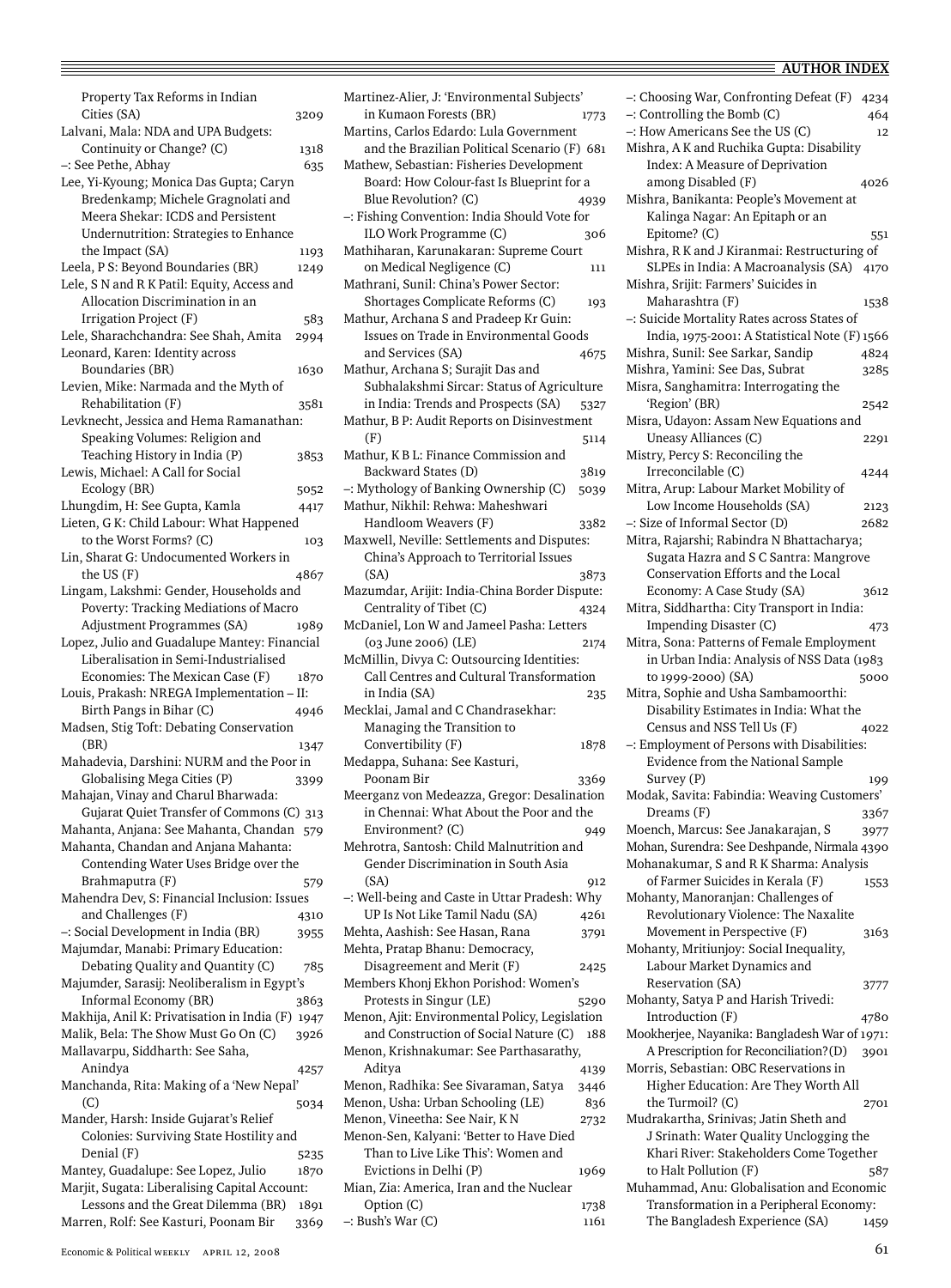| Mujumdar, N A: Centrality of Agriculture to                |      |
|------------------------------------------------------------|------|
| India's Economic Development (P)                           | 31   |
| Mukherji, Badal: See Pandit, Vishwanath 2332               |      |
| Mukherji, Nirmalangshu: Attack on                          |      |
| Parliament: Last Chance to Know What                       |      |
| Really Happened (C)                                        | 4236 |
| Mukhopadhyay, Abhiroop: See                                |      |
| Chandrasekhar, S                                           | 3797 |
| Mukhopadhyay, Ashoke Kumar: Through the                    |      |
| Eyes of the Police: Naxalites in Calcutta                  |      |
| in the 1970s (SA)                                          | 3227 |
| Mukhopadhyay, Partha: Whither Urban<br>Renewal? (P)        |      |
| Mukhopadhyay, Rahul: In the Margins of                     | 879  |
| the State (BR)                                             |      |
| Mukhopadhyay, Sukumar: Truth on Its Way                    | 3510 |
| to Half a Victory (C)                                      | 563  |
| -: Which Way for Indirect Taxes? (C)                       | 1324 |
| Mukund, Kanakalatha: Modernity and                         |      |
| the Tamil Identity (BR)                                    | 3589 |
| Mundle, Sudipto: Redefining the Discourse                  |      |
| on Fiscal Federalism (BR)                                  | 960  |
| Munshi, Indra: Tourism Processes and                       |      |
| Gender Relations: Issues for Exploration                   |      |
| and Intervention (SA)                                      | 4461 |
| Muraleedharan, P K: See Anitha, V                          | 919  |
| Murali, K: Andhra Pradesh: Institutional                   |      |
| Apathy towards Undertrial Prisoners                        |      |
| (C)                                                        | 3936 |
| Muralidharan, Sukumar: Iran, US and the                    |      |
| Drumbeats of War (C)                                       | 1619 |
| -: Israel in Lebanon: Wreaking Havoc and                   |      |
| Violence (C)                                               | 3277 |
|                                                            |      |
| -: Israel's Failure in Lebanon (C)                         | 4018 |
| Murayama, Mayumi: Borders, Migration and                   |      |
| Sub-Regional Cooperation in Eastern                        |      |
| South Asia (SA)                                            | 1351 |
| Murthy, K S Dakshina: Iraqi Resistance Gets                |      |
| a Breather (C)                                             | 2705 |
| -: Rajkumar and Kannada Nationalism                        |      |
| (C)                                                        | 1834 |
| Nabi, Ijaz: See Devarajan, Shantayanan                     | 3573 |
| Nachane, D M: Approach Paper to the Eleventh               |      |
| Five-Year Plan: A Sceptical Note (C)                       | 3141 |
| -: See Ray, Partha                                         | 1053 |
| Nadkarni, M V: Caste Punishment (LE)                       | 4926 |
| Nag, Sajal: Northern Ireland: Six Women<br>and the IRA (C) | 699  |
| -: Two Nations and a Dead Body: Mortuarial                 |      |
| Rites and Post-Colonial Modes of                           |      |
| Nation-Making in South Asia (SA)                           | 5183 |
| Nagaraj, R: Indian Investments Abroad:                     |      |
| What Explains the Boom? (C)                                | 4716 |
| -: Public Sector Performance since 1950:                   |      |
| A Fresh Look (SA)                                          | 2551 |
| Nagaraj, Vasudha: See Suneetha, A                          | 4355 |
| Nair, K N and Vineetha Menon: Lease                        |      |
| Farming in Kerala: Findings from Micro                     |      |
| Level Studies (SA)                                         | 2732 |
| Nair, M K Sukumaran: Growth sans                           |      |
| Development (D)                                            | 5283 |
| Najiullah, Syed: Representation of Minorities              |      |
| in Civil Services (C)                                      | 688  |
| Nanda, Meera: How Modern Are We?                           |      |
| Cultural Contradictions of India's<br>Modernity (SA)       | 491  |

Post-Nationalist Strains (P) 3500 Nanjundan, S: Centrifugal Tendencies (LE) 2950 Naqvi, Farah: See Chakravarti, Uma 934 –: See Guha, Ramachandra 3130 Narain, Urvashi and Ruth Greenspan Bell: Who Changed Delhi's Air? (SA) 1584 Narasimhan, Haripriya: See Fuller, C J 258 Narayan, Badri: Memories, Saffronising Statues and Constructing Communal Politics (SA) 4695 Narayana, D: A Review of Health and Economics (BR) 962 Narayanamoorthy, A and S S Kalamkar: Is Bt Cotton Cultivation Economically Viable for Indian Farmers? An Empirical Analysis (SA) 2716 Narayanamoorthy, A: Relief Package for Farmers: Can It Stop Suicides? (C) 3353  $-$ : State of India's Farmers (C)  $471$ Narrain, Arvind: Sexuality: A Realm of Politics (BR) 1189 Narula, Shamsher Singh: Maoist Movement (LE) 4522 Naseem, S M: Pakistan's Absent Democracy (D) 756 Nathan, Dev: Rules for Fair Trade (BR) 1893 –: See Sarkar, Sandip 4824 Nauriya, Anil: Gandhi's Little-Known Critique of Varna (C) 1835 Naveen, M Ram: See Chandavarkar, Anand 2506 Navlakha, Gautam: Collating Information, or 'Communalising' the Army? (C) 687 Navlakha, Gautam: Shrinking Horizon of an Expanding Economy: India's Military Spending (C) 1338 –: A Force Stretched and Stressed (C) 4722 –: Jammu and Kashmir: Knee-jerk Reaction (C) 3759 –: Jammu and Kashmir: Pilgrim's Progress Causes Regression (C) 2975 –: Kashmir Roundtable Conference: Turnaround or Downturn?  $(C)$  947 –: Maoists in India (C) 2186 Navlakha, Gautam and Anand Swaroop Verma: Nepal: A People in Transition (C) 3470 –: See Deshpande, Nirmala 4390 Nayak, Nandini and Naresh C Saxena: Implementation of ICDS in Bihar and Jharkhand (F) 3680 Nayar, Baldev Raj: When Did the 'Hindu' Rate of Growth End? (P) 1885 Nayyar, Deepak: Economic Growth in Independent India: Lumbering Elephant or Running Tiger? (SA) 1451 Neetha, N: 'Invisibility' Continues? Social Security and Unpaid Women Workers (F) 3497 Niazi, Tarique: Distributional Inequities and Resource Use Behaviour: Political Economy of 'Ecological Divide' in Pakistan (SA) 4273

Niranjana, Seemanthini: Many Threats

of a Story (BR) 5050

Spurious: Mourning Two Early

Uzramma: Marketing Handlooms: Introduction (F) 3361 Nirantar: See Chakravarti, Uma 934 Nirmala, P S: Assembly Polls 2006: A Foregone Outcome in Kerala? (C) 866 Noorani, A G: Auditing the Supreme Court (BR) 4340 –: The Constitution and Journalists' Sources (CL) 2964 –: Dasmunshi's Delusions (CL) 5100 –: The Media: Politic, Ethics and the Law (BR) 483  $-$ : Minority Rights and Human Rights (C) 1741  $-$ : Police and the Constitution (C) 1163 Noronha, Ernesto and Premilla D'Cruz: Organising Call Centre Agents: Emerging Issues (SA) 2115 O'keefe, Philip and Robert Palacios: Evaluating NCEUS Social Security Proposals in Light of International Experience (F) 3483 Omkarnath, G: See Abraham, Rosemary K 4161 Oommen, M A: Fiscal Decentralisation to the Sub-State Level Governments (SA) 897 Padhi, Ranjana and Nagraj Adve: Endemic to Development: Police Killings in Kalinga  $Nagar (C)$  186 Padmanabhan, Sudarsan: Debate on Indian History: Revising Textbooks in California (C) 1761 Pai, Sanjay A: See Srinivasan, Sandhya 475 Pal, Parthapratim and C P Chandrasekhar: Financial Liberalisation in India: An Assessment of Its Nature and Outcomes (SA) 975 Palacios, Robert: See O'keefe, Philip 3483 Palley, Thomas I: Milton Friedman: The Great Laissez-faire Partisan (C) 5041 Palma, Gabriel: The 1999 Brazilian Financial Crisis: 'Macho-Monetarism' in Action (SA) 727 Panda, Minati: Mathematics and Tribal Children (C) 117 Pande, Mrinal: 'Moving beyond Themselves': Women in Hindustani Parsi Theatre and Early Hindi Films (SA) 1646 Pandey, Gyanendra: The Subaltern as Subaltern Citizen (F) 4735 –: The Time of the Dalit Conversion (SA) 1779 Pandey, Rahul: How Can India Achieve Energy Security? (C) 303 Pandian, M S S: A Critique of Secular Nationalism (BR) 5240 –: Tamil Nadu: New Times Ahead (C) 2181 –: See Krishnan, Rajan 3055 Pandit, Vishwanath and Badal Mukherji: Simple Analytics of Public Sector Pricing in a Capacity Constrained Mixed Economy (SA) 2332 Pangare, Ganesh: See Das, Binayak 611

–: See Syamasundari, B 3377 –: See Syamasundari, B 3394 Niranjana, Seemanthini; M Annapurna; B Syamasundari; Latha Tummuru and

Pani, Narendar: On Intuition in Development Economics (D) 1481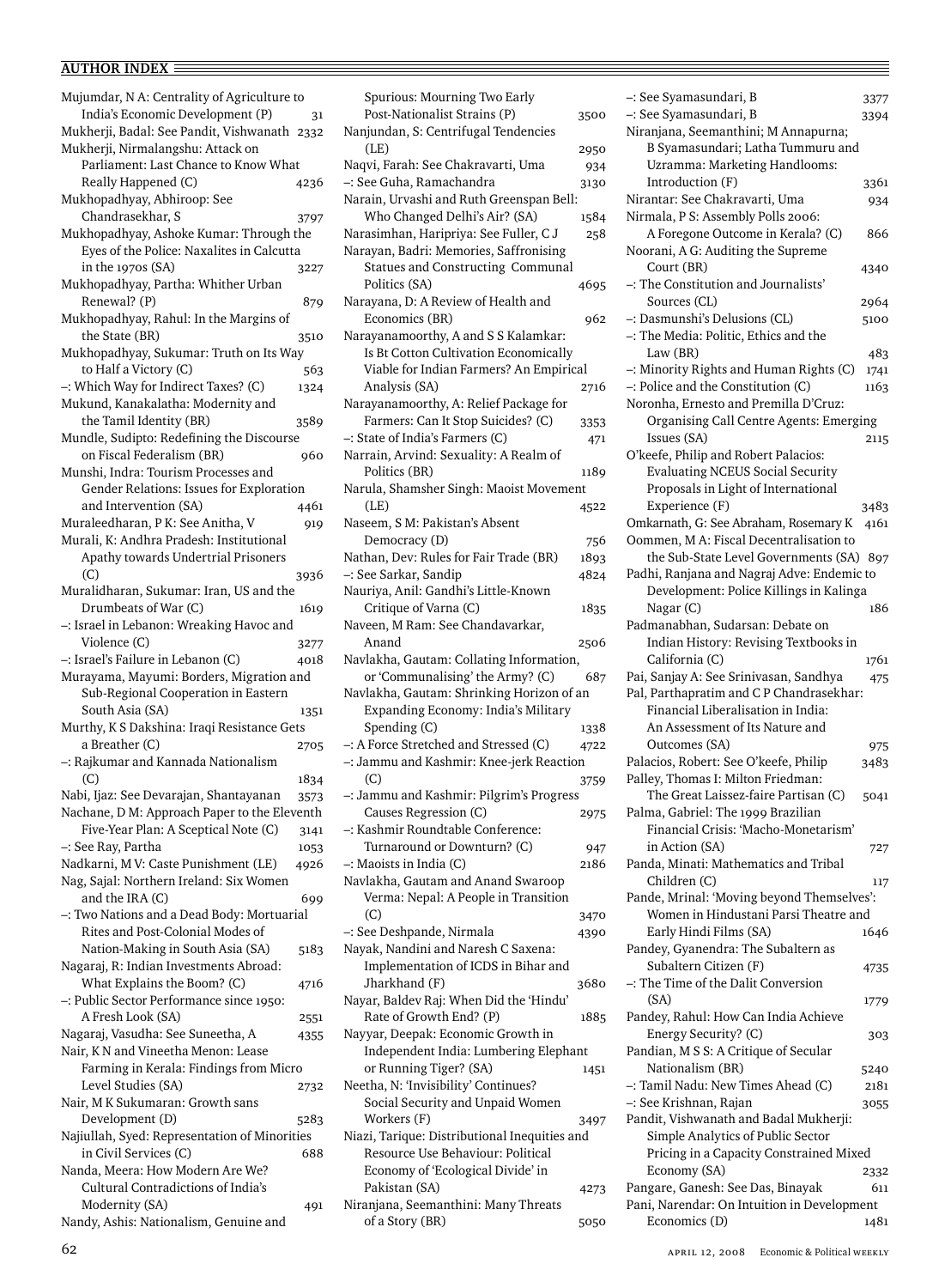Rajagopal, A and N Jayakumar: Equity,

Paranjape, Subhash: See Shah, Amita 2994 Paranjape, Suhas and K J Joy: Dams and Displacement: Alternative Restructuring of the Sardar Sarovar: Breaking the Deadlock (F) 601 Paranjape, Suhas: See Gujja, Biksham 570 Parasuraman, Sulabha: See Gupta, Kamla 4417 Parhi, Smita: See Sriram, M S 5269 Parthasarathy, Aditya; Krishnakumar Menon and Debashish Bhattacherjee: Executive Compensation, Firm Performance and Governance: An Empirical Analysis (SA) 4139 Pasha, Jameel: See McDaniel, Lon W 2174 Patel, I G: See Chandavarkar, Anand 507 Patel, Shirish B: Advantages of Bus Rapid Transit Systems (D) 2035 Patel, Sujata: Empowerment, Co-option and Domination: Politics of Maharashtra's Employment Guarantee Scheme (F) 5126 –: See Krishna, K L 934 Patil, R H: Current State of the Indian Capital Market (SA) 1001 Patil, R K: See Lele, S N 583 Patnaik, Prabhat: Diffusion of Development (P) 1766 –: An Integrated Totality (BR) 891 –: What Is Wrong with Sound Finance (F) 4560 Pattnaik, R K and Amaresh Samantaraya: Indian Experience of Inflation: A Review of the Evolving Process (SA) 349 Paul, Samuel: Public Spending, Outcomes and Accountability: Citizen Report Card as a Catalyst for Public Action (SA) 333  $-$ : See Rao, V M  $4630$ Paul, Yash: Polio Eradication Programme: A Failure (C) 4538 Pavaskar, Madhoo: Futures and Prices (LE) 3826 –: Options Trading in Commodities (C) 3150 –: Warehouse Financing Short on Logic and Long on Imagination (C) 1754 Pawar, Sushma: See de'Souza, Peter Ronald 1574 Pethe, Abhay and Mala Lalvani: Towards Economic Empowerment of Urban Local Bodies in Maharashtra (SA) 635 Petras, James: Liquid Bomb Hoax: Larger Implications (C) 3850 –: See Eastman-Abaya, Robin 1627 Phukan, Mitra: North-East Pastiche (BR) 4753 Pillai, P Mohanan: Botswana Growth sans Development (C) 2301 Pinto, Vivek: Japan and India Making Up for the Lost Decade (C) 2518 –: A Strategic Partnership between India and Japan?  $(C)$  5299 Pirani, Cenan and Ahilan Kadirgamar: Internationalisation of Sri Lanka's Peace Process and Governance: A Review of Strategic Conflict Assessments (SA) 1789 Pitre, Vidya: Political Economy of Statistics (C) 5309 Podkaminer, Leon: Poland's Experience with Convertibility (F) 1864 Pogge, Thomas and Sanjay G Reddy: Unknown Extent, Distribution and Trend of Global Income Poverty (SA) 2241

Prabhakara, M S: Assam 'Talking about Talks' (C) 777 –: A Death, Barely Noticed (C) 4733 –: The New Political Vocabulary (C) 560 –: Tribal Identities (LE) 766 –: Tribute Strini Moodley's Legacy (C) 2197 Prabhat Kumar: Letters (10 June 2006) (LE) 2274 Prabhu, Nagesh: Fishing in Federal Waters (C) 3467 Pradeep Kr Guin: See Mathur, Archana S 4675 Pradhan, Aneesh: The Reality of the Accompanist (D) 2166 Pramod Kumar: Contract Farming through Agribusiness Firms and State Corporation: A Case Study in Punjab (SA) 5367 Prasad, Amit: Beyond Modern vs Alternative Science Debate: Analysis of Magnetic Resonance Imaging Research (SA) 219 Prasad, Kapildeo: See Lal, Pankaj 598 Prasad, P M: Environment Protection: Role of Regulatory System in India (SA) 1278 Priyadarshi, Praveen and Neera Chandhoke: Electoral Politics in Post-Conflict Societies: Case of Punjab (SA) 811 Pulapre, Balakrishnan: Dancing with Neoliberals (BR) 1448 Punwani, Jyoti: Mumbai Bomb Blasts-I: Denial of Constitutional Rights (C) 3841 Puri, Anisa: DAMA: Innovative Marketing (F) 3380 Puri, Balraj: Amartya Sen and Identities (LE) 2690 –: Kashmir: Sidelining the Separatists (C) 4017 Puri, Luv: Pakistan Administered Kashmir Complex Socio-Political Set-up (C) 780 Purkayastha, Prabir: Maran's OneIndia Plan: Attacking Rural Telephony the Wrong  $Way(C)$  861 Purohit, Mahesh C: Tax Efforts and Taxable Capacity of Central and State Governments (SA) 747 Purushothaman, Seema: Acknowledgement (LE) 168 Pushpangadan, K and N Shanta: Competition in Indian Manufacturing Industries: A Mobility Analysis (SA) 4130 Quader, Imrana: Whither Public Health (LE) 1934 Radhakrishna, R: See Krishna, K L 934 Raghavan, M: Wheat Imports Food Security or Politics? (C) 2057 Raghavan, Srinath: Sino-Indian Boundary Dispute, 1948-60: A Reappraisal (SA) 3882 Raghavendra, M K: Globalism and Indian Nationalism (C) 1503 Raikar, Avinash V: See D'Cruz, Sharon 439 Raina, Badri: Anti-Reservation Protest: Shoring Up Privilege (C) 1957 Raina, Rajeswari S: Indo-US Knowledge Initiative: Need for Public Debate (C) 1622 Raj, Francis; Leela Visaria and Akash Acharya: Two-Child Norm: Victimising the Vulnerable? (SA) 41

Raj, K N: People's Resilience (LE) 3130

| Access and Allocation Conflict in the             |      |
|---------------------------------------------------|------|
| Bhavani (F)                                       | 581  |
| Rajan, Vithal: Gandhi: The Colonising             |      |
| Object (C)                                        | 1425 |
| -: Solution for Reservations (LE)                 | 3328 |
| Rajaraman, Indira: See Goyal, Rajan               | 1570 |
| Rajaraman, R: Fallout from Nuclear Deal           |      |
| (C)                                               | 3351 |
| Rajasekhar, D: See Rao, V M                       | 1913 |
| -: See Rao, V M                                   | 3488 |
| Rajeev, Meenakshi: Contract Labour in             |      |
| Karnataka: Emerging Issues and                    |      |
| Options (SA)                                      | 2086 |
| Rajeshwari, B: Restorative Justice (LE)           | 1222 |
| Rajiv Kumar: JFM: What Is New? (LE)               | 1730 |
| Rajivan, Anuradha Khati: Tamil Nadu:              |      |
| ICDS with a Difference (F)                        | 3684 |
| Raju, KNM: See Rao, VM                            | 4630 |
| Raju, Saraswati and Sucharita Sen:                |      |
| Globalisation and Expanding Markets               |      |
| for Cut-Flowers: Who Benefits? (SA)               | 2725 |
| Rajwade, A V: Bush's War on Terror (C)            | 4863 |
| Rakesh Mohan: Agricultural Credit in              |      |
| India: Status, Issues and Future                  |      |
| Agenda (SA)                                       | 1013 |
| Rakshit, Mihir: Budgetary Rules and Plan          |      |
| Financing: Revisiting the Fiscal                  |      |
| Responsibility Act (F)                            | 4547 |
| -: On Liberalising Foreign Institutional          |      |
| Investments (SA)                                  | 991  |
| -: See Krishna, KL                                | 934  |
| Ram Mohan, T T: Neither Dread Nor                 |      |
| Encourage Them (F)                                |      |
|                                                   | 95   |
| -: Stock Market Fall: Managing Volatile           |      |
| Flows $(C)$                                       | 2411 |
| Ram, Hari: Neither Public-Private nor a           |      |
| Private Public: It's We the People (D)            | 366  |
| Rama: The State and Its 'Balancing Acts'          |      |
| (LE)                                              | 2398 |
| Rama Mohan, R V: Dams and Displacement:           |      |
| Major Loss, Minor Gain: Polavaram                 |      |
| Project in AP (F)                                 | 604  |
| Ramachandran, K N: Maoist Movement-II             |      |
| (LE)                                              | 4302 |
| Ramachandran, Vimala: Literacy and                |      |
| Education (C)                                     | 4853 |
| -: Urban Schooling: Mired in Apathy               |      |
| and Prejudice (C)                                 | 383  |
| Ramagundam, Rahul: Is Culture the                 |      |
| Culprit? (C)                                      | 4857 |
| Ramakumar, R: See Isaac, T M Thomas               | 4965 |
| Raman, Kannamma: A Critique of                    |      |
| Healthcare Policy in India (BR)                   | 4579 |
| Ramana, M V: Twenty Years after                   |      |
| Chernobyl: Debates and Lessons (C)                | 1743 |
| ∹ See Suchitra, J Y                               | 4848 |
| Ramanathan, Hema: See Levknecht,                  |      |
| Jessica                                           | 3853 |
| Ramanathan, Usha: Illegality and the              |      |
| Urban Poor (P)                                    | 3193 |
| Ramanjaneyulu, G V: See Kuruganti,<br>Kavitha     |      |
|                                                   | 561  |
| Ramanna, Mridula: Systems of Medicine:            |      |
| Issues and Responses in Bombay<br>Presidency (SA) | 3221 |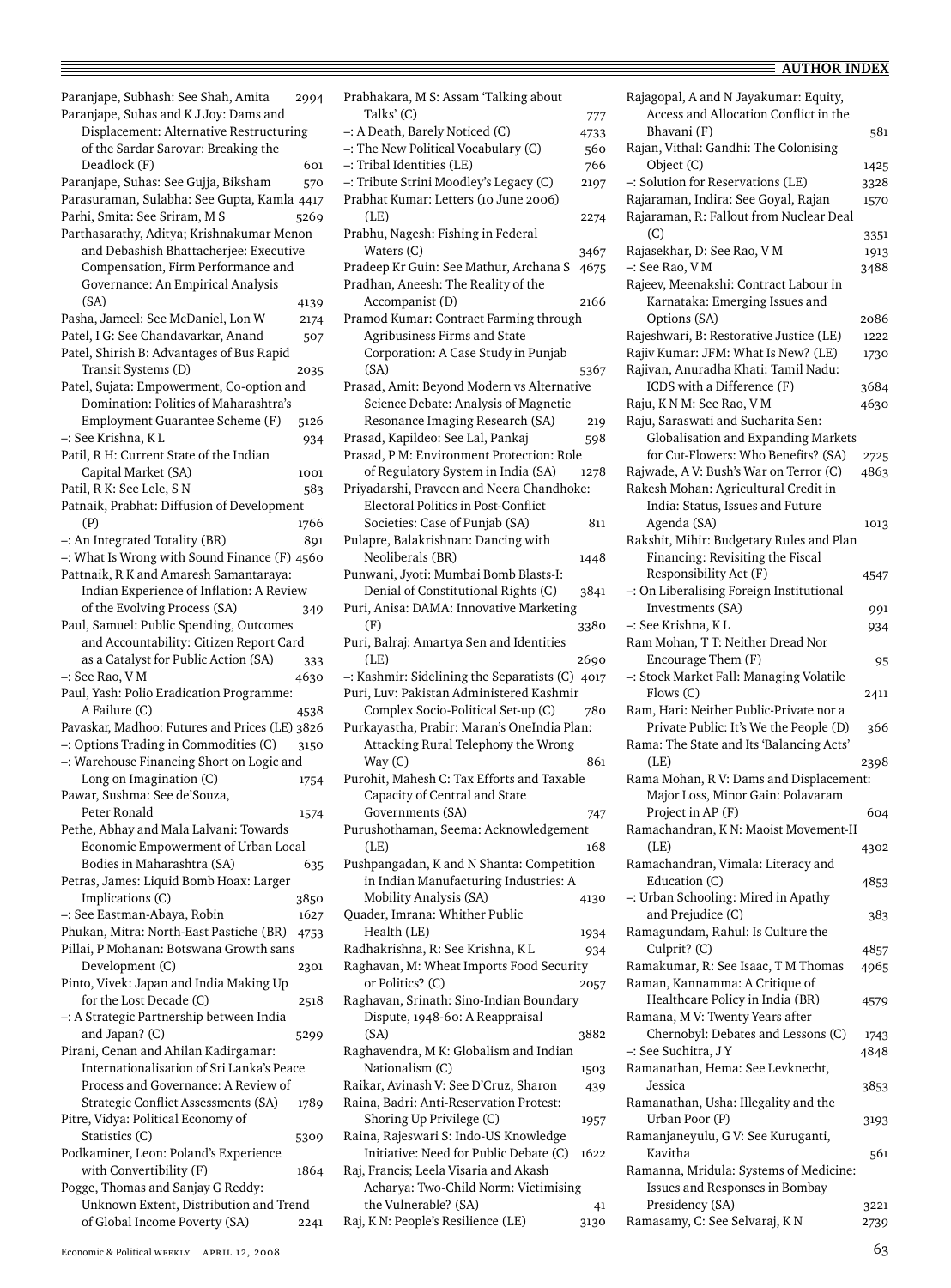Ramasastri, A S and N K Unnikrishnan: Is the Role of Banks as Financial Intermediaries Decreasing? A Helicopter Tour (SA) 1063 Ramaswamy, K V: Competition Policy and Practice in Canada: Salient Features and Some Perspectives for India (SA) 1903 Ramaswamy, Vijaya: From 'Amazonian' Warrior to Submissive Wife: The Taming of Alli (SA) 1661 –: Voices on Untouchability (BR) 2708 Rammohan, K T: Economic Man, the Fourth Estate and CPI(M) in Kerala (C) 3649 –: See Suresh, M 128 Rana, Kumar: Education: An Evaluation (BR) 207 Ranade, Chandrashekhar G: Implicit Quota (LE) 2950 Ranganathan, Maya: Television in Tamil Nadu Politics (C) 4947 Ranganathan, V: Eminent Domain or Eminent Thievery?: Bangalore Mysore Infrastructure Corridor (C) 2697 –: Revival of Dabhol Power Project (LE) 4094 Rangnekar, Dwijen: No Pills for Poor People? Understanding the Disembowelment of India's Patent Regime (SA) 409 Rani Uma: See Kantor, Paula 2089 –: Economic Growth, Labour Markets and Gender in Japan (SA) 4369 Ranjan, Prabhash: Choosing the Appropriate Tariff Reduction Formula in NAMA (C) 1507 Rao, Bhanoji: Freedom and 'Restraint' (LE) 3262 Rao, C Niranjan: Para 6 of WTO Doha Declaration: Non-solution of TRIPS Problem (C) 301 –: Patents and Pharmaceuticals in India (BR) 1975 Rao, Dinkar: Human Resource Issues at Regional Rural Banks (C) 954 Rao, J Rama; Jasveen Jairath and P Umesh: Water Quality Pollution through Aqua Culture: Kolleru Wildlife Sanctuary (F) 585 Rao, K S Ramachandra; Abhiman Das and Arvind Kumar Singh: Commercial Bank Lending to Small-Scale Industry (SA) 1025 Rao, M Chandrasekhara: Sand Mining Groundwater Depletion in Papagani Catchment (F) 593 Rao, M Govinda: See Krishna, K L 934 Rao, Mohan: Missing 'Small Happinesses' (BR) 1777 Rao, P Narasimha and K C Suri: Dimensions of Agrarian Distress in Andhra Pradesh (F) 1546 Rao, P Parthasarathy: See Joshi, P K 2747 Rao, Palla Trinadha: Nature of Opposition to the Polavaram Project (F) 1437 Rao, Rangu: See Vijay Shankar, P S 1616 Rao, S Laxman; Priya Deshingkar and John Farrington: Tribal Land Alienation in Andhra Pradesh: Processes, Impacts and Policy Concerns (SA) 5401 Rao, V M; Samuel Paul; M Vivekanda; Sita Shekhar and K N M Raju: Employment Guarantee: Why Progress Is Patchy? (LE) 4630

Rao, V M; D Rajasekhar and Suchitra J Y: Putting the Cart before a Non-Existent Horse (F) –: Unorganised Workers: Deprivation, Social Security Needs, Policy Implications (SA) 1913 Rao, V Nagendra: See Chowdhary, Rekha 1963 Rao, V R: Genetic Resources and Data (LE) 1816 Raveendran, G: See Unni, Jeemol 3558 Raveendran, P P: Genealogies of Indian Literature (SA) 2558 Ravibabu, M: Standard Gauge or Broad Gauge?: Revisiting the Metro Rail Debate (C) 4248 –: Viability of Surface Rail for Urban Mass Transit (C) 1506 Ravindranath, R: See Somanathan, E 2712 Ray, Partha; Saibal Ghosh and D M Nachane: Basel II and Bank Lending Behaviour: Some Likely Implications for Monetary Policy (SA) 1053 Ray, Partha: See Hansda, Sanjay K 3014 Ray, Rajat Kanta: Towards Universalism: A Historiographical Advance (BR) 4035 Ray, Sunil and Mahendra Bijarnia: Upstream vs Downstream: Groundwater Management and Rainwater Harvesting (SA) 2375 Reddy, A Amarender: Productivity Growth in Regional Rural Banks (F) 1079 Reddy, G R: Twelfth Finance Commission and Backward States (SA) 3513 Reddy, K Srinath and Kavita Sivaramakrishnan: Unmet National Health Needs: Visions of Public Health Foundation of India (C) 3927 Reddy, M Gopinath; K Jayalakshmi and Anne-Marie Goetz: Politics of Pro-poor Reforming the Health Sector: Primary Healthcare in Tribal Areas of Visakhapatnam (SA) 419 Reddy, N Subba: Development through Dismemberment of the Weak: Threat of Polavaram Project (F) 1430 Reddy, Sanjay G: See Pogge, Thomas 2241 Reddy, V Ratna: 'Jalayagnam' and Bridging Regional Disparities: Irrigation Development and Distribution in Andhra Pradesh (SA) 4613 –: Getting the Implementation Right: Can the Proposed Watershed Guidelines Help? (D) 4292  $-$ : See Galab, S 1838 Rehmat and Shripad Dharmadhikary: Dams and Displacement When Multiple Conflicts Overlap: Haribad Project in Madhya Pradesh (F) 603 Ricottilli, Massimo: Capital Movements and Currency Board in Argentina (F) 1861 Roberts, John: From Yoghurt to Steel: French Economic Nationalism in Defensive Mode (C) 2531 Rogaly, Ben: Changing Rural Livelihoods (BR) 4755 Rollo, Paula de Andrade: See David, Albuquerque Maria Beatriz de 683

Roover, Jakob De: Courting Controversy in the West  $(C)$  1764 Roy Burman, J J: Un-making the 'Commons' (BR) 1632 Roy, Anupama: Overseas Indian Citizen A New 'Setubandhan'? (C) 1421 Roy, Dayabati and Parhta Sarathi Banerjee: Left Front's Electoral Victory in West Bengal: An Ethnographer's Account (F) 4251 Roy, Himanshu: Western Secularism and Colonial Legacy in India (SA) 158 Roy, Indrajit: Representation and Development in Urban Peripheries: Reflections on Governance in Ahmedabad Suburbs (SA) 4363 Roy, Mohua: A Review of Bank Lending to Priority and Retail Sectors (SA) 1035 Roy, Susmita: See Chaudhuri, Kausik 5276 Roy, Tirthankar: Fashioning Development (BR) 1247 –: Roots of Agrarian Crisis in Interwar India: Retrieving a Narrative (SA) 5389 Roychowdhury, Anamitra: See Chandrasekhar, C P 5055 Rudolph, Lioyd I and Susanne Hoeber Rudolph: The Making of US Foreign Policy for South Asia: Offshore Balancing in Historical Perspective (P) 703 Rudolph, Mathew C J: Dragon as Exemplar? Beware Convenient Uses of China Model (D) 655 Rudolph, Susanne Hoeber: See Rudolph, Lioyd I 703 Sadhak, H: Life Insurance and the Macroeconomy: Indian Experience (F) 1108 Sagar: The Spring and Its Thunder (F) 3176 Sagar, Jagdish: Electricity Reform (LE) 80 Sagar, Satya: Thai Coup in Hot Soup (C) 4544 Saggar, Mridul: Monetary Policy and Operations in Countries with Surplus Liquidity (SA) 1041 Saha, Anindya and Siddharth Mallavarpu: State Weakness and State Failure: Genesis and Consequences (RA)  $4257$ Sahni, Rohini and V Kalyan Shankar: Romancing Material Culture in Urban Public Spaces: The Case of Valentine's Day in Pune (SA) 649 Sakthivel, S and Pinaki Joddar: Unorganised Sector Workforce in India: Trends, Patterns and Social Security Coverage (SA) 2107 Salam, Abdul: Understanding Islam (BR) 2307 Sama, R K and Anjal Prakash: Contending Water Uses: Social Undercurrents in a Water-Scarce Village (F) 577 Sama, Saheli: See Chakravarti, Uma 934 Samaddar, Ranabir: The Historiographical Operation: Memory and History (F) 2236 Samaddar, Ranabir: The Refugee's World (BR) 4038 Samanta, Samiparna: Calcutta Slaughterhouse: Colonial and Post-Colonial Experiences (SA) 1999 Samantaraya, Amaresh: See Pattnaik, R K 349

Sambamoorthi, Usha: See Mitra, Sophie 199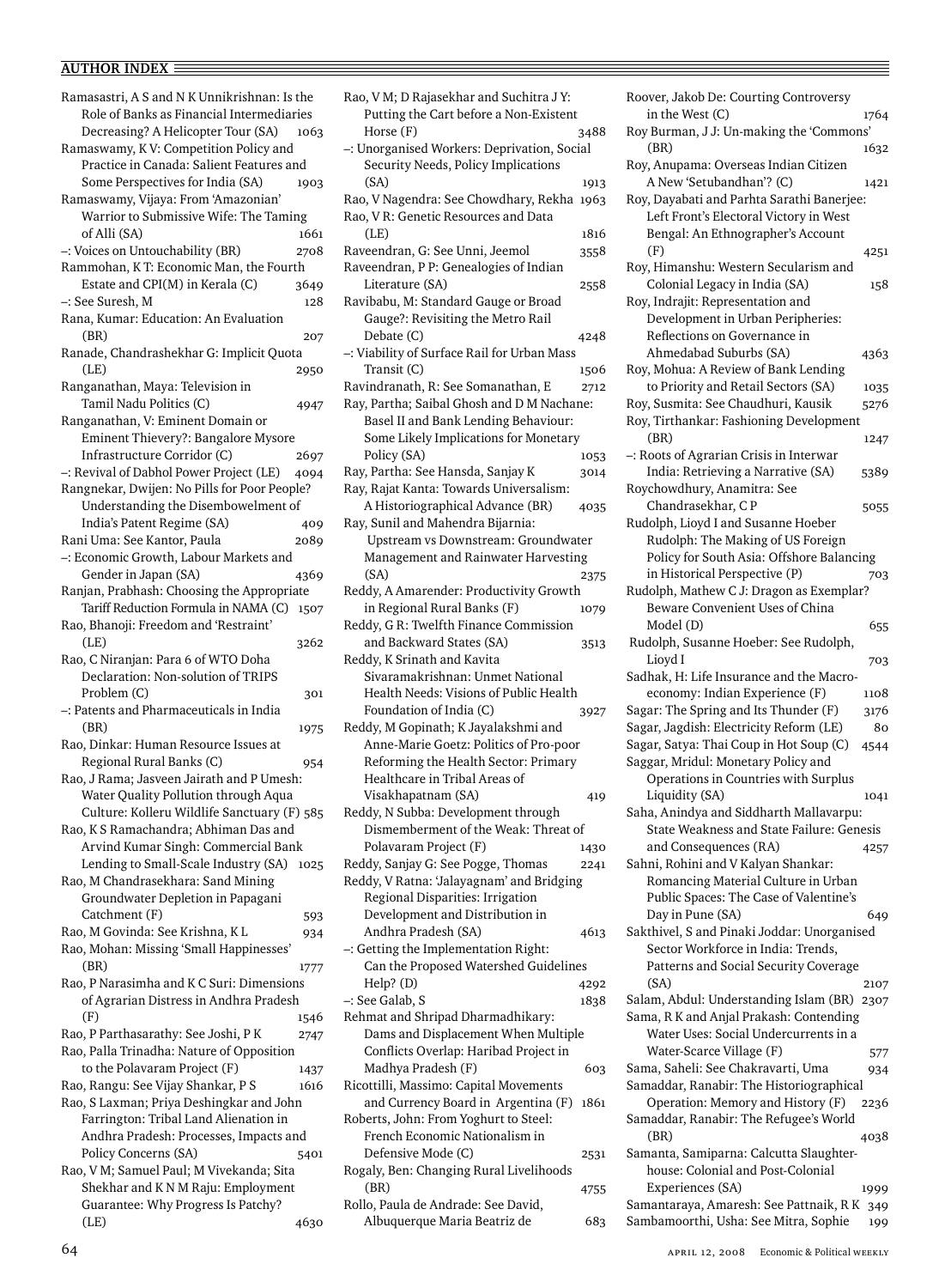#### **author index**<br>**author index**

Sambamoorthi, Usha: See Mitra, Sophie 4022 Samji, Salimah: See Aiyar, Yamini 320 Sampath Kumar, T: Productivity in Indian Chemical Sector: An Intra-Sectoral Analysis (SA) 4148 Sandesara, J C: Indian Industry: Aftermath of Reforms (BR) 800 –: More Light on a Miracle (BR) 4125 –: A Questionable Account (BR) 4670 –: V N Kothari (LE) 170 Sandhu, Amandeep: Why Unions Fail in Organising India's BPO-ITES Industry (C) 4319 Sangameswaran, Priya: Equity in Watershed Development: A Case Study in Western Maharashtra (SA) 2157 Sangvai, Sanjay: Convention of People's Movements (C) 3563 Sanjay Kumar: Failure on the Rationality Front (LE) 3130 Sanjay Kumar and N K Sharma: Riddle of Population Growth: Deceleration in Andhra Pradesh during 1991-2001 (SA) 4507 Sankar, U: Trade Liberalisation and Environmental Protection: Responses of Leather Industry in Brazil, China and India (SA) 2470 Sankaran, T S: Can the Best Be the Enemy of Good, If the Good Is Not Good Enough? (F) 3491 Sant, Girish and N Sreekumar: Tribute: Amulya K N Reddy: A Pioneer Takes Leave (C) 2194 Santra, S C: See Mitra, Rajarshi 3612 Sarangi, Asha: Ambedkar and the Linguistic States: A Case for Maharashtra (SA) 151 Saravanan, V S: Integrated Water Resource Management: A Response (D) 4086 Sarkar, Abhirup: Political Economy of West Bengal: A Puzzle and a Hypothesis  $(SA)$  341 Sarkar, Jayabrata: Tribes in Gender Studies (BR) 3205 Sarkar, Sandip; Sunil Mishra; Harishwar Dayal and Dev Nathan: Development and Deprivation of Scheduled Tribes (SA) 4824 Sarkar, Subhradipta and Archana Sarma: Disaster Management Act, 2005: A Disaster in Waiting? (C) 3760 Sarkar, Tanika: Birth of a Goddess: Vande Mataram, Anandamath, and Hindu Nationhood (SA) 3959 Sarma, Archana: See Sarkar, Subhradipta 3760 Sarma, E A S: The Adivasi, the State and the Naxalite: Case of Andhra Pradesh (F) 1434 –: How Useful Is New Tax Expenditure Statement? (C) 1322 –: Loose Ends of Oil Pricing (P) 2997 –: Public-Private Partnership: New Reform Mantra (BR) 4956 –: See Godbole, Madhav 3640 –: See Guha, Ramachandra 3130 Sasidaran, G: A Causal Investigation of Aggregate Output Fluctuations in India  $(F)$  4081

Satapathy, C: Review of WTO Rules on Antidumping and Countervailing Measures (SA) 263 Sathe, Dhanmanjiri and R S Deshpande: Sustaining Agricultural Trade: Policy and Impact (SA) 5337 Sathpathy, Avanjali: HIV/AIDS and Orphans (LE) 3626 Sathyamala, C: Public Health of Foundation of India: Redefining Public Health?(C) 3280 Satish, P: Institutional Credit, Indebtedness and Suicides in Punjab (SA) 2754 Satya, Laxman: A Reinterpretation of Buddhism (BR) 5121 Sau, Ranjit: How Modern Are We? Why Be Modern? Be Rational (D) 1589 –: Non-Scheduled Tribes (LE) 3550 Sau, Ranjit: Scheduled Tribes Bill: For Whom and For What? (D) 5009 Savale, Sanjay: Is Local Really Better? Comparing EGS and Locally-Managed Rural Works Programmes in Nasik District (F) 5133 Sawyer, Paul L: An Oriya Village and the Battle of Plassey: Senapati's Allegory of the Raj  $(F)$  4782 Saxena, Naresh C: See Nayak, Nandini 3680 Schalk, Peter: Conflict and Development in Sri Lanka (BR) 4438 Sebastian, P A: Death Sentence to Saddam Hussein (C) 5311 –: Political Context of Mumbai Bomb  $Blasts (C)$  3750 Sekher, Ajay: Gender, Caste and Fiction: A Bahujan Reading of Mahasweta Devi's Rudali (C) 4422 Selvaraj, K N and C Ramasamy: Drought, Agricultural Risk and Rural Income: Case of a Water Limiting Rice Production Environment, Tamil Nadu (SA) 2739 Sen, Amartya: Our Past and Our Present (SA) 4877 Sen, Ardhendu: Nuclear Deal and Energy Security (LE) 1490 Sen, Arnab and Esther Lalhrietpui: Scheduled Tribes (Recognition of Forest Rights) Bill: A View from Anthropology and Call for Dialogue (SA) 4205 Sen, Arup Kumar: A Heretic in Indian Art (LE) 5018 –: Land Struggle in Singur (LE) 3994 –: See Chandavarkar, Anand 2506 Sen, Basudeb: FII flows and Capital Market (LE) 450 Sen, Indrani: Looking through the Purdah (BR) 1775 Sen, Partha: Case against Rushing into Full Capital Account Convertibility (F) 1853 –: Flawed Analytics (F) 98 –: See Krishna, K L 934 Sen, Sucharita: See Raju, Saraswati 2725 Sengupta, Arjun: See Kannan, K P 3477 Sethu, G: Governance of Mutual Funds and the Institution of Trustee (F) 1413 Shaban, Abdul: Regional Structures, Growth and Convergence of Income in Maharashtra (SA) 1803

Shah, A M: The Indian Sociologist, 1905-14, 1920-22 (SA) 3435 –: Parashuram Icon of New Brahminism (C) 390 Shah, Ajay: Insights into Economic Geography (BR) 1520 Shah, Amita; Sharachchandra Lele; Shrinivas Badiger; K J Joy and Subhash Paranjape: Issues in Restructuring (F) 2994 Shah, Mihir: The Bank Comes Full Circle (BR) 2201 –: Reforms for Watersheds (D) 5086 –: Towards Reforms (F) 2981 –: See Vijay Shankar, P S 1616 Shah, Tushaar and Barbara van Koppen: Is India Ripe for Integrated Water Resources Management? Fitting Water Policy to National Development Context (SA) 3413 Shankar, V Kalyan: See Sahni, Rohini 649 Shanta, N: See Pushpangadan, K 4130 Sharan, Awadhendra: In the City, Out of Place: Environment and Modernity, Delhi 1860s to 1960s (SA) 4905 Sharma, Alakh N: Flexibility, Employment and Labour Market Reforms in India (SA) 2078 Sharma, Arvind: Sanskrit Speakers (LE) 82 Sharma, Betwa: Bhopal Gas Tragedy: 'New' Victims (C) 1613 –: Death Knell in the Narmada Valley (C) 5224 Sharma, Deeksha: See Gupta, Arun 1402 Sharma, H R: Liberalising the Lease Market  $(C)$  696 Sharma, Kapil: See Sivaraman, Satya 3446 Sharma, Mukul: The Making of Moral Authority: Anna Hazare and Watershed Management Programme in Ralegan Siddhi (SA) 1981 Sharma, Mukul and Charu Gupta: Search for Answers at India Social Forum (C) 4937 Sharma, N K: See Sanjay Kumar 4507 Sharma, R K: See Mohanakumar, S 1553 Sharma, Rajesh Kumar: FDI in Higher Education: Official Vision Needs Correction (C) 5036 Shekar, Meera: See Lee, Yi-Kyoung 1193 Shekhar, Sita: See Rao, V M 4630 Sherwani, Azim: See Sivaraman, Satya 3446 Sheth, Jatin: See Mudrakartha, Srinivas 587 Sheth, N R: Indian Modernity (LE) 1146 Sheth, Suchitra and Haeems Nina: 'Sisters under the Skin': Events of 2002 and Girls' Education in Ahmedabad (SA) 1708 Shetty, S L: Revision of National Accounts Statistics: A Welcome Step, Good in Parts (SA) 2317 Shome, Parthasarathi: At the Threshold of 10 Per Cent Economic Growth? (C) 943 Shukla, Rakesh: Judicial Pronouncements and Caste (C) 4411 –: Rights of the Poor: An Overview of Supreme Court (C) 3755 Shylendra, H S: Microfinance Institutions in Andhra Pradesh: Crisis and Diagnosis  $1959$ Siddharthan, N S: Optimising FDI Benefits (BR) 1248 Sidhu, R S: See Bhullar, A S 5353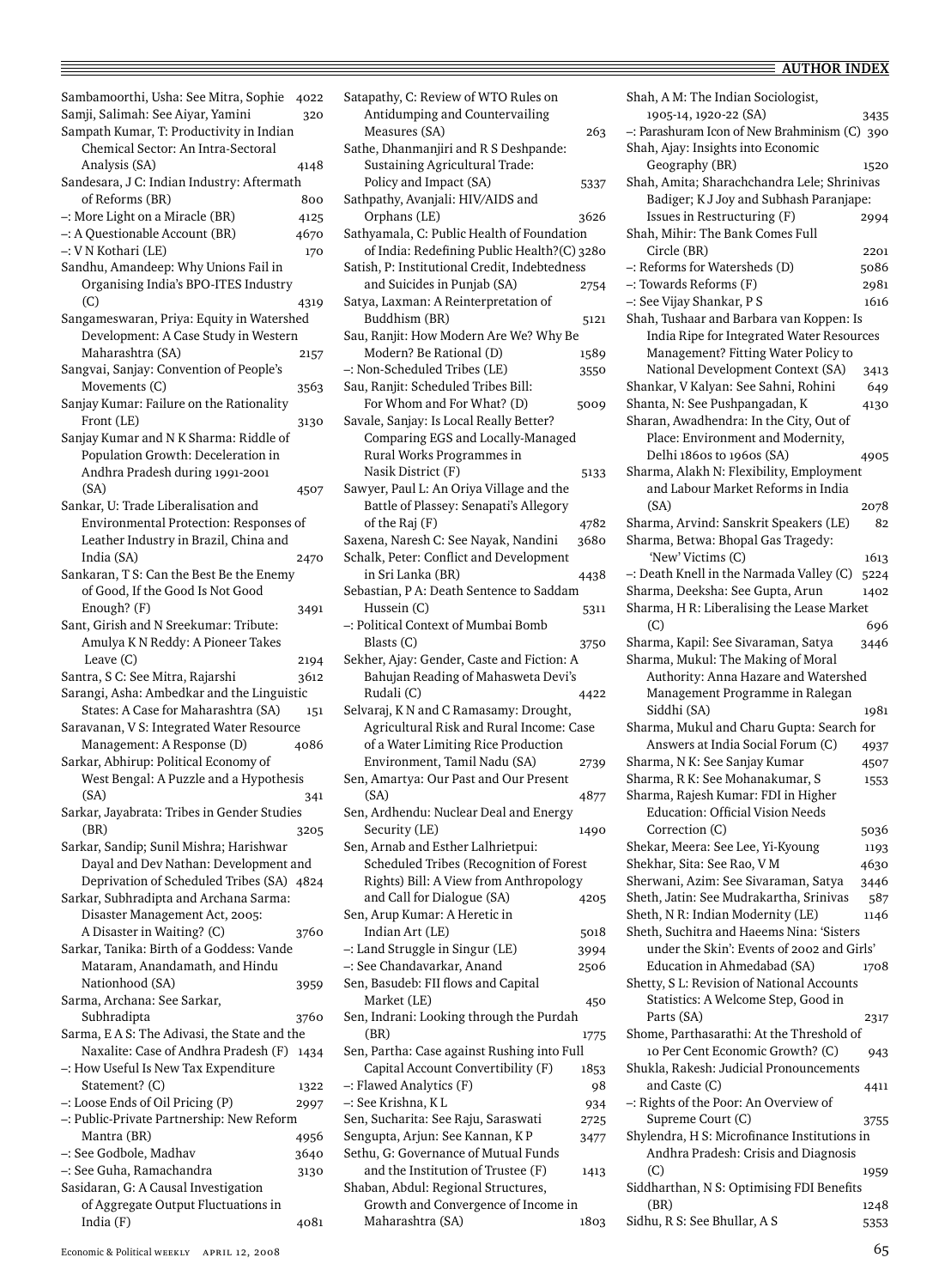| Sikand, Yoginder: Islamic Education                                |      |
|--------------------------------------------------------------------|------|
| for Girls (BR)                                                     | 3774 |
| Singh, AP and Manoj Ahuja: Evaluation of                           |      |
| Computerisation of Land Records in                                 |      |
| Karnataka: A Study from Gulbarga                                   |      |
| District (SA)                                                      | 69   |
| Singh, Amrik: Undergraduate versus                                 |      |
| Postgraduate Education (P)                                         | 2450 |
| Singh, Arjun: See Deshpande, Nirmala                               | 4390 |
| Singh, Arvind Kumar: See Rao,                                      |      |
| K S Ramachandra                                                    | 1025 |
| Singh, Charan: Should India Use Foreign                            |      |
| <b>Exchange Reserves to Finance</b>                                |      |
| Infrastructure? (SA)                                               | 517  |
| Singh, Gurbachan: More on Capital Account<br>Convertibility (D)    |      |
| Singh, Jaivir and T C A Anant: Structuring                         | 3617 |
| Regulation: Constitutional and Legal                               |      |
| Frame in India (P)                                                 | 121  |
| Singh, Kamaldeo: See Lal, Pankaj                                   | 598  |
| Singh, Kanhaiya: Inflation Targeting:                              |      |
| <b>International Experience and Prospects</b>                      |      |
| for India (F)                                                      | 2958 |
| Singh, Lakhwinder: See Gill, Anita                                 | 2762 |
| Singh, Misha and Shekhar Singh:                                    |      |
| Transparency and the Natural                                       |      |
| Environment (P)                                                    | 1440 |
| Singh, Nandita: See Sinha, Chandan                                 | 594  |
| Singh, Paramjeet: See Tandon, Deepika                              | 4834 |
| Singh, Parminder Jeet and Anita Gurumurthy:                        |      |
| Framing a Global Information Society                               |      |
| Discourse (C)                                                      | 876  |
| Singh, Praveen: Water Quality Bridging the                         |      |
| Ganga Action Plan: Monitoring Failure                              |      |
| at Kanpur (F)<br>Singh, Richa: See Srivastava, Ravi                | 590  |
| Singh, S K: See Gupta, Kamla                                       | 4053 |
| Singh, Shekhar: Administrative Reforms                             | 4417 |
| Commission and Right to Information                                |      |
| (C)                                                                | 4110 |
| -: Displacement and Rehabilitation: A                              |      |
| Comparison of Two Policy Drafts (C)                                | 5307 |
| -: See Singh, Misha                                                | 1440 |
| Singh, Simpreet: On Repealing the Urban                            |      |
| Land Ceiling Act (C)                                               |      |
|                                                                    | 698  |
| Singh, Sukhpal: Credit, Indebtedness and                           |      |
| Farmer Suicides in Punjab:                                         |      |
| Some Missing Links (D)                                             | 3330 |
| -: Organic Cotton Supply Chains and Small                          |      |
| Producers: Governance, Participation                               |      |
| and Strategies (SA)                                                | 5359 |
| Singh, Surjit: See Vyas, V S                                       | 4585 |
| Singh, Ujjwal Kumar: POTA and the Case                             |      |
| of Raja Bhaiya (C)                                                 | 19   |
| Singh, W Kumar: Overestimation of Fertility                        |      |
| Rates in Manipur (SA)                                              | 1473 |
| Sinha, Chandan and Nandita Singh:                                  |      |
| Micro-Level Disputes Gravity Dam in                                |      |
| Trouble: Forest Officials Who Missed the                           |      |
| Wood for the Trees (F)                                             | 594  |
| Sinha, Chitra: Role of Women in the UN<br>(BR)                     |      |
| Sinha, Dipa: Rethinking ICDS: A Rights                             | 3952 |
| Based Perspective (F)                                              | 3689 |
| Sinha, Rajesh: Transboundary Disputes:                             |      |
| Two Neighbours and a Treaty: Baglihar<br>Project in Hot Waters (F) | 606  |

| Sinha, Ratnawali: See Bandewar,                          |      |
|----------------------------------------------------------|------|
| Sunita Sheel                                             | 2702 |
| Sinha, Shantha: Infant Survival: A Political             |      |
| Challenge (F)                                            | 3657 |
| Sircar, Subhalakshmi: See Mathur,                        |      |
| Archana S                                                | 5327 |
| Sivaramakrishnan, Kavita: See Reddy,                     |      |
| K Srinath                                                | 3927 |
| Sivaraman, Satya; Ravindra Garia; Kapil                  |      |
| Sharma; Radhika Menon and Azim                           |      |
| Sherwani: Government, Industry and                       |      |
| Farmland (LE)                                            | 3446 |
| Sivasubramaniyan, K: Sustainable                         |      |
| Development of Small Water Bodies in                     |      |
| Tamil Nadu (SA)                                          | 2854 |
| Skaria, Ajay: Only One Word, Properly                    |      |
| Altered: Gandhi and the Question of the                  |      |
| Prostitute (SA)                                          | 5065 |
| Sobhan, Zafar: Bangladesh: Musical                       |      |
|                                                          |      |
| Chairs (F)                                               | 3918 |
| -: Conspiracy Theories in Bangladesh (F)                 | 3275 |
| -: Game On Bangladesh's Pre-Election                     |      |
| Season in Full Swing (C)                                 | 1736 |
| -: Last Man Standing (F)                                 | 5026 |
| Som, Lalita S: Corporate Governance                      |      |
| Codes in India (SA)                                      | 4153 |
| Somanathan, E and R Ravindranath:                        |      |
| Measuring the Marginal Value of Water                    |      |
| and Elasticity of Demand for Water in                    |      |
| Agriculture (SA)                                         | 2712 |
| Somanathan, Rohini: Assumptions and                      |      |
| Arithmetic of Caste-Based                                |      |
|                                                          |      |
| Reservations (F)                                         | 2436 |
| Sreekumar, N: See Sant, Girish                           | 2194 |
| Sridhar, CR: 'Holy Grail' of Giant Pharma                |      |
| (C)                                                      | 952  |
| -: Broken Windows and Zero Tolerance:                    |      |
| Policing Urban Crimes (C)                                | 1841 |
| -: Flights of Corporate Fantasy (LE)                     | 842  |
| -: Historical Amnesia: The Romani                        |      |
| Holocaust (C)                                            | 3569 |
|                                                          |      |
| -: Sky Above, Mud Below: Slum Demolition                 | 2529 |
| and Urban Cleansing (C)                                  |      |
| Sridhar, Kala Seetharam and Varadharajan                 |      |
| Sridhar: Telecommunications and                          |      |
| Growth: Causal Model, Quantitative                       |      |
| and Qualitative Evidence (SA)                            | 2611 |
| Sridhar, V: Why Do Farmers Commit Suicide?               |      |
| The Case of Andhra Pradesh (F)                           | 1559 |
| Sridhar, Varadharajan: See Sridhar, Kala                 |      |
| Seetharam                                                | 2611 |
| Srinath, J: See Mudrakartha, Srinivas                    | 587  |
| Srinivas, Krishna Ravi: UNESCO Cultural                  |      |
| Diversity Convention (C)                                 | 868  |
| Srinivasan, Krithika: Public, Private and                |      |
| Voluntary Agencies in Solid Waste                        |      |
| Management: A Study in Chennai City                      |      |
| (SA)                                                     | 2259 |
| Srinivasan, S and Anurag Bhargava:                       |      |
| Medicines: Why Is Paswan's Price                         |      |
| Reduction a Let-down? (C)                                | 5101 |
| Srinivasan, Sandhya and Sanjay A Pai:                    |      |
| National Bioethics Conference (C)                        | 475  |
| Srinivasan, T N: China, India and the World              |      |
| Economy (SA)<br>Sriniyasan, V: A Web Library of Research | 3716 |

Output (C) 312

Sriram, M S and Smita Parhi: Financial Status of Rural Poor: A Study in Udaipur District (SA) 5269 Sriram, M S: Reviving Cooperative Credit Institutions: Implementation Issues (C) 298 Sriraman, S: Are the Railways Reforming? (C) 1329 Srivastava, D K: FRBM Act and Eleventh Plan Approach Paper (F) 4553 Srivastava, Ravi and Richa Singh: Rural Wages during the 1990s: A Re-estimation (SA) 4053 Srivastava, Ravi: See Kannan, K P 3477 Srivatsan, R: Concept of 'Seva' and the 'Sevak' in the Freedom Movement (SA) 427 Sthanumoorthy, R: Rate War, Race to the Bottom and Uniform State VAT Rates: An Empirical Foundation for a Difficult Policy Issue (SA) 2460 Subba Rao, K G K: Indebtedness of Cultivator Households: Some Puzzling Results (C) 3460 Subrahmanian, K K: Economic Growth in the Regime of Reforms: Kerala's Experience (P) 885 Subramanian, K S: Reflections on Naxalism in Chhattisgarh (C) 310 –: Reforms for Indian Police (BR) 1185 –: Rights, Reforms and Justice: An Essential Handbook (BR) 621 Subramanian, Lakshmi: Faith and the Musician: Ustads in Modern India (C) 4648 –: Musical Aesthetics: 'Accompanist' as 'Star' Performer (C) 1307 –: Trade and Empire Building (BR) 1447 Subramanian, S: Examining the Creamy Layer Principle (C) 4643 Subramanyan, S: Priority in Infrastructure Projects (LE) 290 Suchitra, J Y and M V Ramana: High Costs, Questionable Benefits of Reprocessing (C) 4848 Suchitra, J Y: See Rao, V M 1913 Sukumar, Mini: See Devika, J 4469 Sundar, K R Shyam: Changing Labour Institutions (BR) 204 Sundar, Nandini: Bastar, Maoism and Salwa Judum (F) 3187 –: See Guha, Ramachandra 3130 Sundaram, K: On Backwardness and Fair Access to Higher Education: Results from NSS 55th Round Surveys, 1999-2000 (SA) 5173 Sundararaman, T: Universalisation of ICDS and Community Health Worker Programmes: Lessons from Chhattisgarh  $(F)$  3674 Suneetha, A and Vasudha Nagaraj: A Difficult Match: Women's Actions and Legal Institutions in the Face of Domestic Violence (SA) 4355 Sunil: See Deshpande, Nirmala 4390 Sunny, Yemuna: Analysing Current Practices in Geography Education (SA) 270 Suresh Babu, M: Budget and Growth (C) 1967 Suresh, M and K T Rammohan: Anthropology

Sriram, Jayant: State Responses to

Displacement (BR) 39